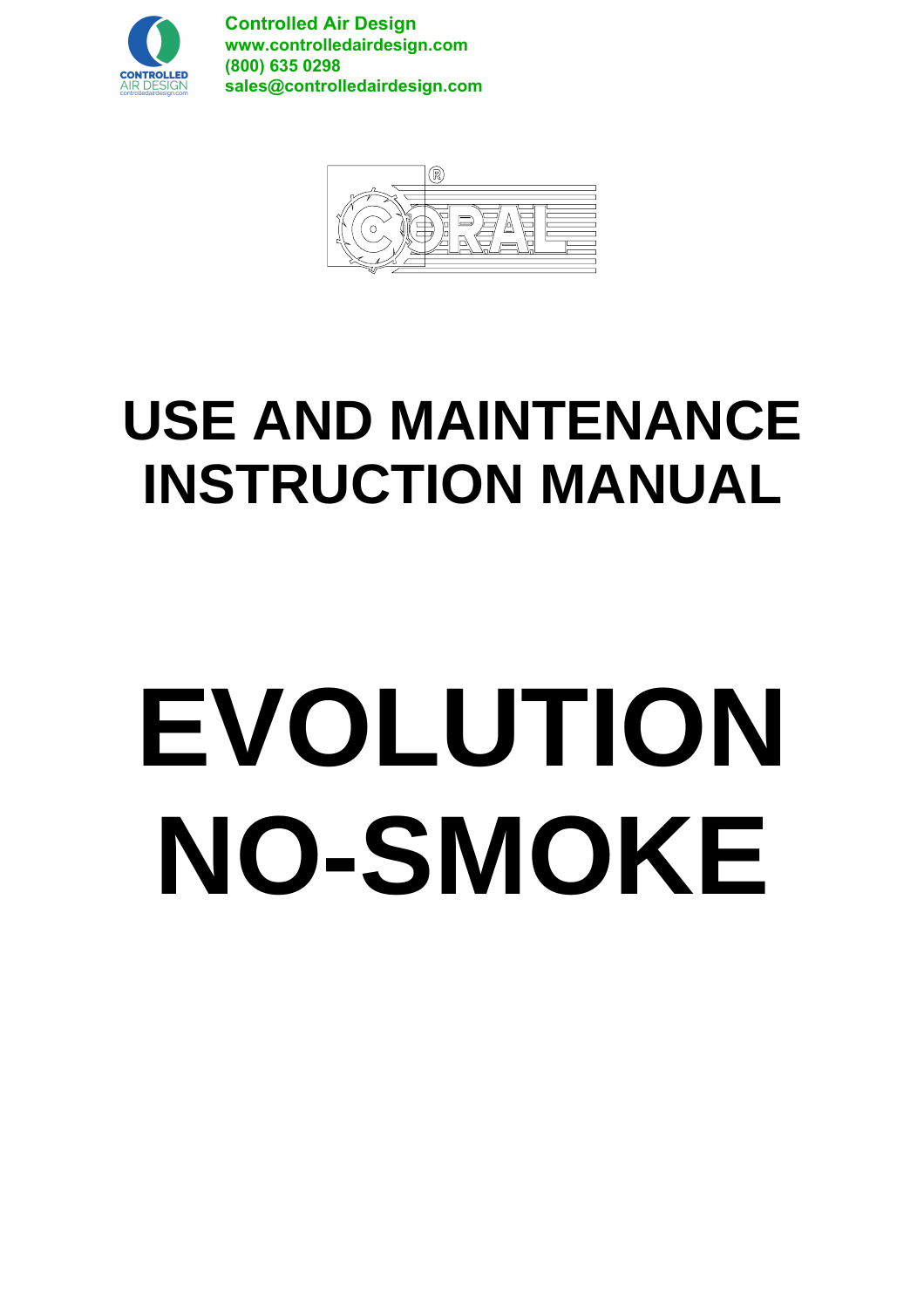

# **TABLE OF CONTENTS**

| 3.1 EVOLUTION NO-SMOKE trolley version                          | 3               |
|-----------------------------------------------------------------|-----------------|
| 3.2 EVOLUTION NO-SMOKE wall version                             | 5               |
| 3.3 ASSEMBLY PROCEDURE: EVOLUTION NO-SMOKE ON A STAND           | $6\phantom{1}6$ |
| 3.4 ASSEMBLY PROCEDURE: EVOLUTION NO-SMOKE AND NO-SMOKE FAN     | $\overline{7}$  |
| <b>3.5 ASSEMBLY PROCEDURE: EVOLUTION NO-SMOKE ON WALL SHELF</b> | 10              |
| <b>3.6 ASSEMBLY PROCEDURE: EVOLUTION NO-SMOKE ON A TROLLEY</b>  | 11              |
| 3.7 ASSEMBLY PROCEDURE: EVOLUTION NO-SMOKE TO ARM               | 11              |
| 4.0 EVOLUTION NO-SMOKE WITH HOOD AND LIGHT (OPTIONAL) 12        |                 |
|                                                                 |                 |
|                                                                 |                 |
| <b>6.1 HOOD CALIBRATION</b>                                     | 14              |
| <b>6.2 JOINT 1 CALIBRATION</b>                                  | 14              |
| <b>6.3 JOINT 2 CALIBRATION</b>                                  | 16              |
|                                                                 |                 |
|                                                                 |                 |
|                                                                 |                 |
|                                                                 |                 |
|                                                                 |                 |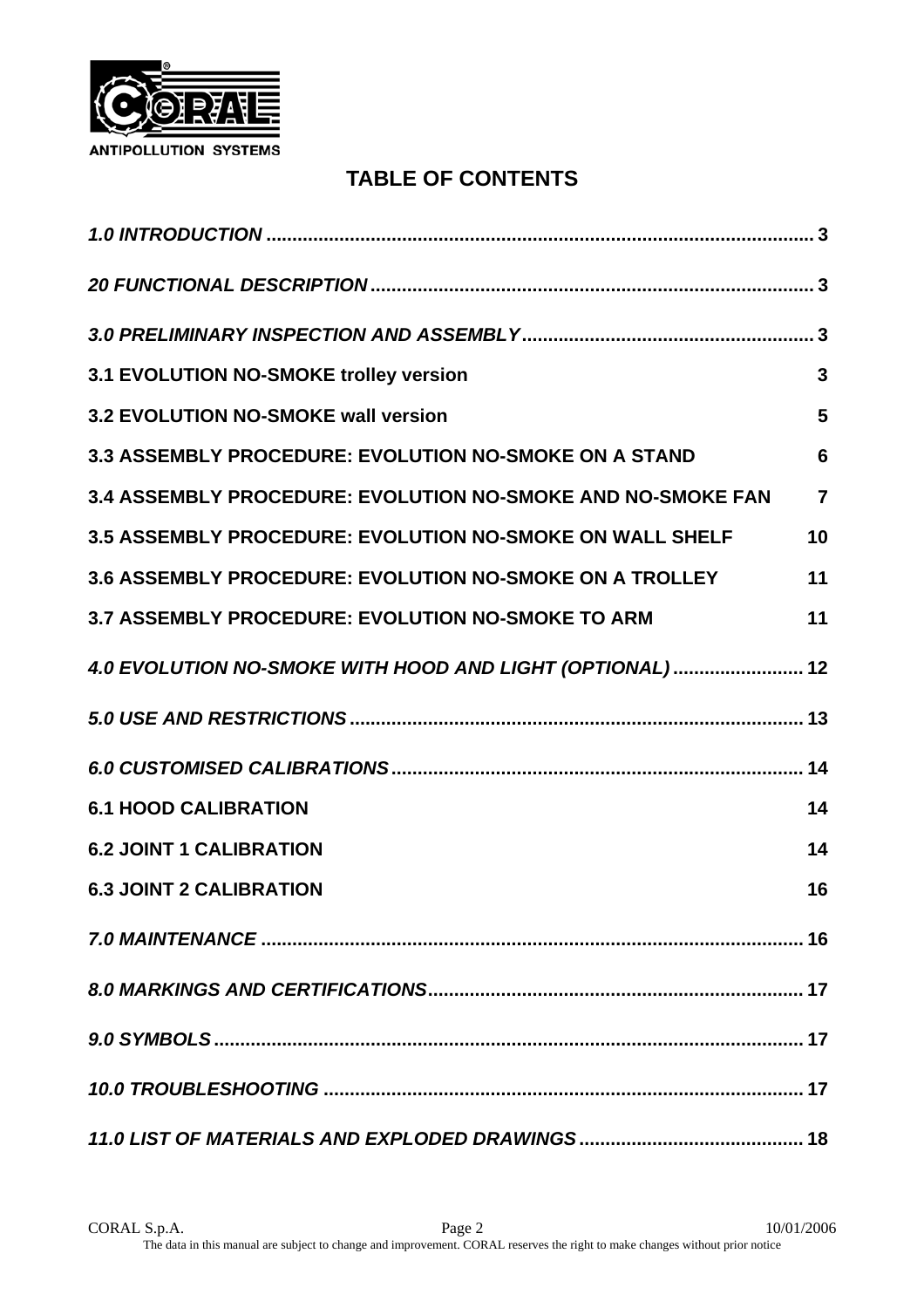

This manual contains information for correct use of the machine. Users are asked to carefully read the entire manual and follow the instructions it contains. Keep the manual in an appropriate place and protect it from damage. This manual can be changed without notice to include variations and improvements to previously delivered units.

# *20 FUNCTIONAL DESCRIPTION*

EVOLUTION NO-SMOKE fume extraction arms are designed to convey locally produced pollutants towards specific filtering and deodorising systems. The arms stand alone (by equipping each with a fan) or form a centralised system.

# *3.0 PRELIMINARY INSPECTION AND ASSEMBLY*

The EVOLUTION NO-SMOKE arm is delivered in a tough cardboard box.

## **3.1 EVOLUTION NO-SMOKE trolley version**

#### 3.1.1 EVOLUTION NO-SMOKE

Open the package and proceed as follows:

- Remove the protective foam
- Lift the EVOLUTION NO-SMOKE arm carefully
- Make sure that the package includes:
- 1 bag containing 8 M8x40 hex head screws (code 8013000037)
- 1 calibration key (dwg. 2).

#### 3.1.2 EVOLUTION NO-SMOKE Triax

Open the package and proceed as follows:

- Remove the protective foam
- Lift the EVOLUTION NO-SMOKE arm carefully
- Fasten part 1 (dwg. 1) to part 2 (dwg. 1) using bolt 3 and nut 4 (dwg. 1). N.B. Insert part 5 as shown in dwg. 1.
- Make sure that the package includes:
- 1 bag containing 8 M8x40 hex head screws (code 8013000037)
- 1 calibration key (dwg. 2).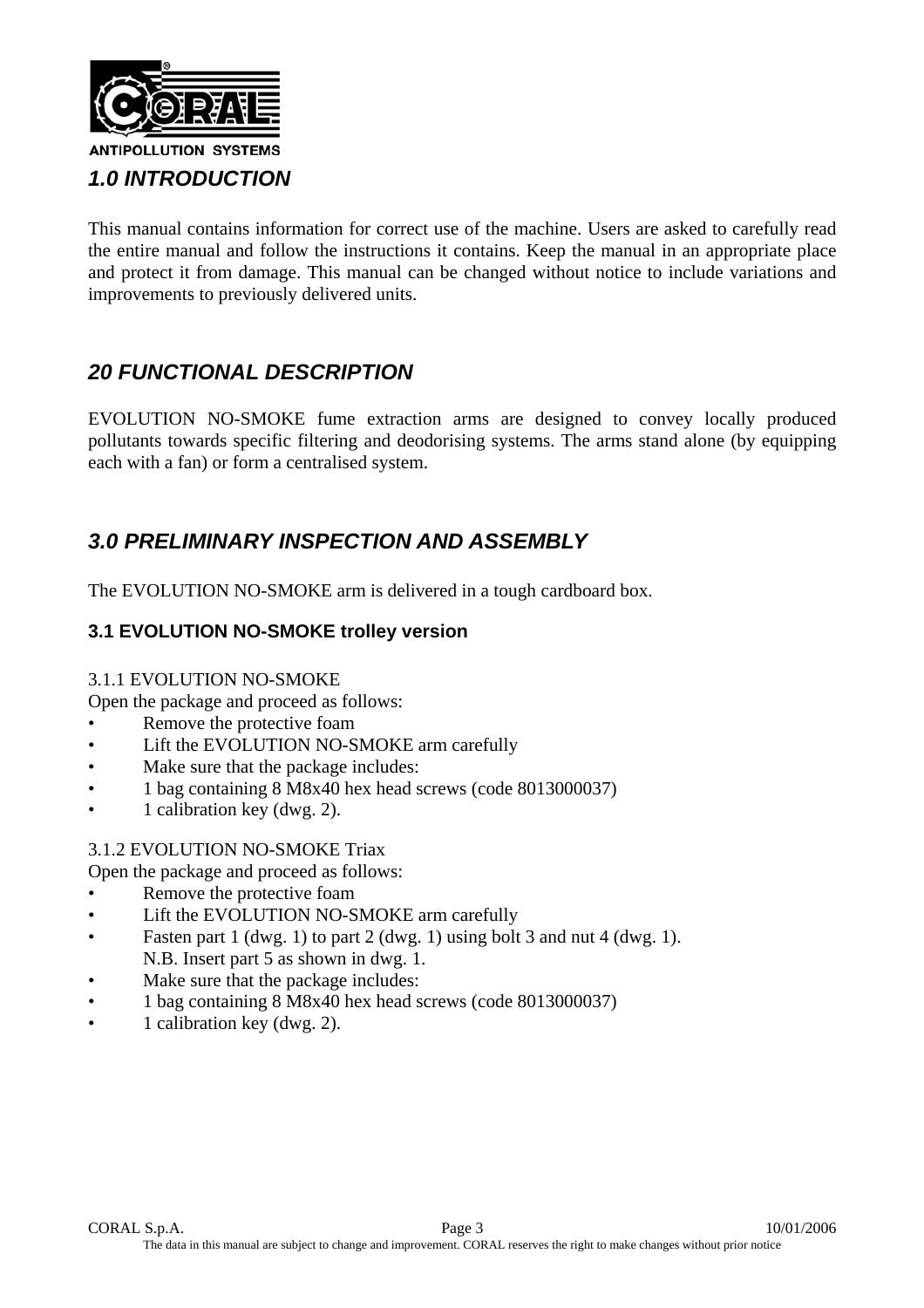



CORAL S.p.A. Page 4 10/01/2006 The data in this manual are subject to change and improvement. CORAL reserves the right to make changes without prior notice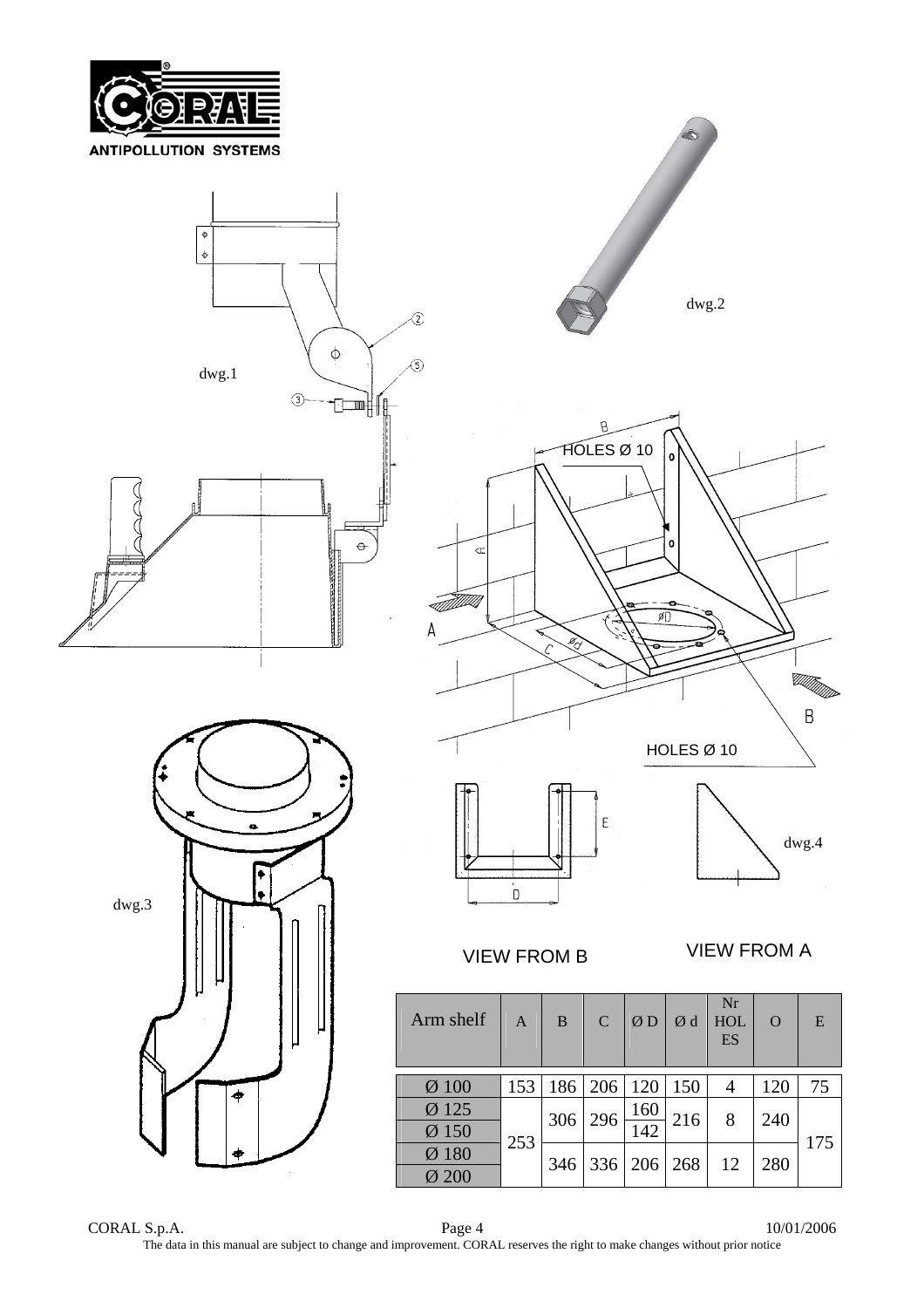

## **3.2 EVOLUTION NO-SMOKE wall version**

#### 3.2.1 EVOLUTION NO-SMOKE

Open the package and proceed as follows:

- Remove the protective foam
- Lift the EVOLUTION NO-SMOKE arm carefully
- Check that the slewing bearing (dwg. 3) is included.
- Make sure that the package includes:
- 1 bag containing:
	- 8 M8x40 hex head screws (code 8013000037)
	- 12 nuts and washers M8 (code 8003000017)
	- 4 M8x16 socket head screws (code 8013020003)
- 1 bag containing:
	- 1 partially threaded socket head screw  $L = 70 M5$
	- 2 shims  $\emptyset$  8 L = 13
	- 1 flat washer  $\emptyset$  ext. 10  $\emptyset$  int. 6
	- 1 lock nut M5
	- 1 calibration key (dwg. 2).

#### 3.2.2 EVOLUTION NO-SMOKE Triax

Open the package and proceed as follows:

- Remove the protective foam
- Lift the EVOLUTION NO-SMOKE arm carefully
- Check that the slewing bearing (dwg. 3) is included.
- Fasten part 1 (dwg. 1) to part 2 (dwg. 1) using bolt 3 and nut 4 (dwg. 1). N.B. Insert part 5 as shown in dwg. 1.
- Make sure that the package includes:
- 1 bag containing:
	- 8 M8x40 hex head screws (code 8013000037)
	- 12 nuts and washers M8 (code 8003000017)
	- 4 M8x16 socket head screws (code 8013020003)
- 1 bag containing:
	- 1 partially threaded socket head screw  $L = 70 M5$
	- 2 shims  $\emptyset$  8 L = 13
	- 1 flat washer  $\emptyset$  ext. 10  $\emptyset$  int. 6
	- 1 lock nut M5
- 1 calibration key (dwg. 2).



USE SUITABLE LIFTING MEANS FOR HANDING THE UNIT. ADOPT ALL THE NECESSARY SAFETY PRECAUTIONS SPECIFIED FOR CONSTRUCTION SITE ACTIVITIES.

Remove the material from the packaging and check that it was not damaged during transportation. Check completeness of the supply against the list of materials. Please inform our retailer as soon as possible if problems are found, in any case no later than 10 (days) after delivery.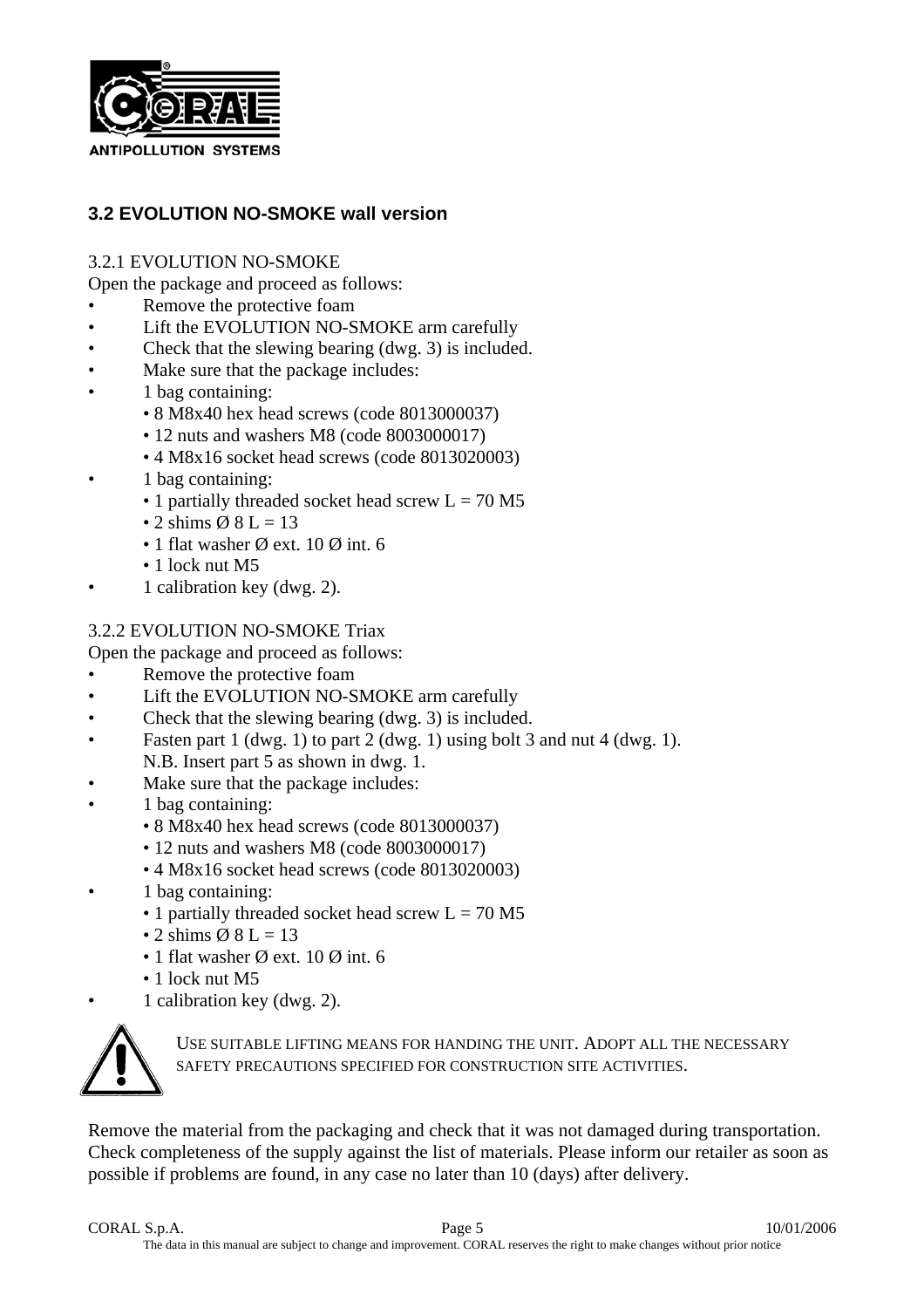

# **3.3 ASSEMBLY PROCEDURE: EVOLUTION NO-SMOKE ON A STAND**

The EVOLUTION NO-SMOKE extraction arm is supplied either as shown in paragraph 3.2.1 or in paragraph 3.2.2 according to the purchased model.

Proceed as follows to fasten the EVOLUTION NO-SMOKE arm to an (optional) Coral stand:

- Fasten the stand in the required position with appropriate bolts (the bolts are not provided by Coral, cf. dwg. 5).
- Fasten the Coral shelf (optional, dwg. 4) to the shelf holder plate (1, dwg. 5) with 4 M8x40 hex head bolts 1, as shown in dwg. 6.
- Take the slewing bearing 3 from the previously opened box and fasten it to the shelf on the wall using the M8x40 screws and M8 nuts and washers provided with the arm, as shown in dwg. 7.
- Lift the EVOLUTION NO-SMOKE arm carefully and fasten it to the slewing bearing with support hook 1 (dwg. 6).
- Fasten the EVOLUTION NO-SMOKE arm to the slewing bearing using the M8x16 socket head screws (2) and the M8 nuts and washers (3) provided with the arm, as shown in dwg. 7.
- Fasten the hose to the slewing bearing with the clip provided with the EVOLUTION NO-SMOKE arm (dwg. 8).

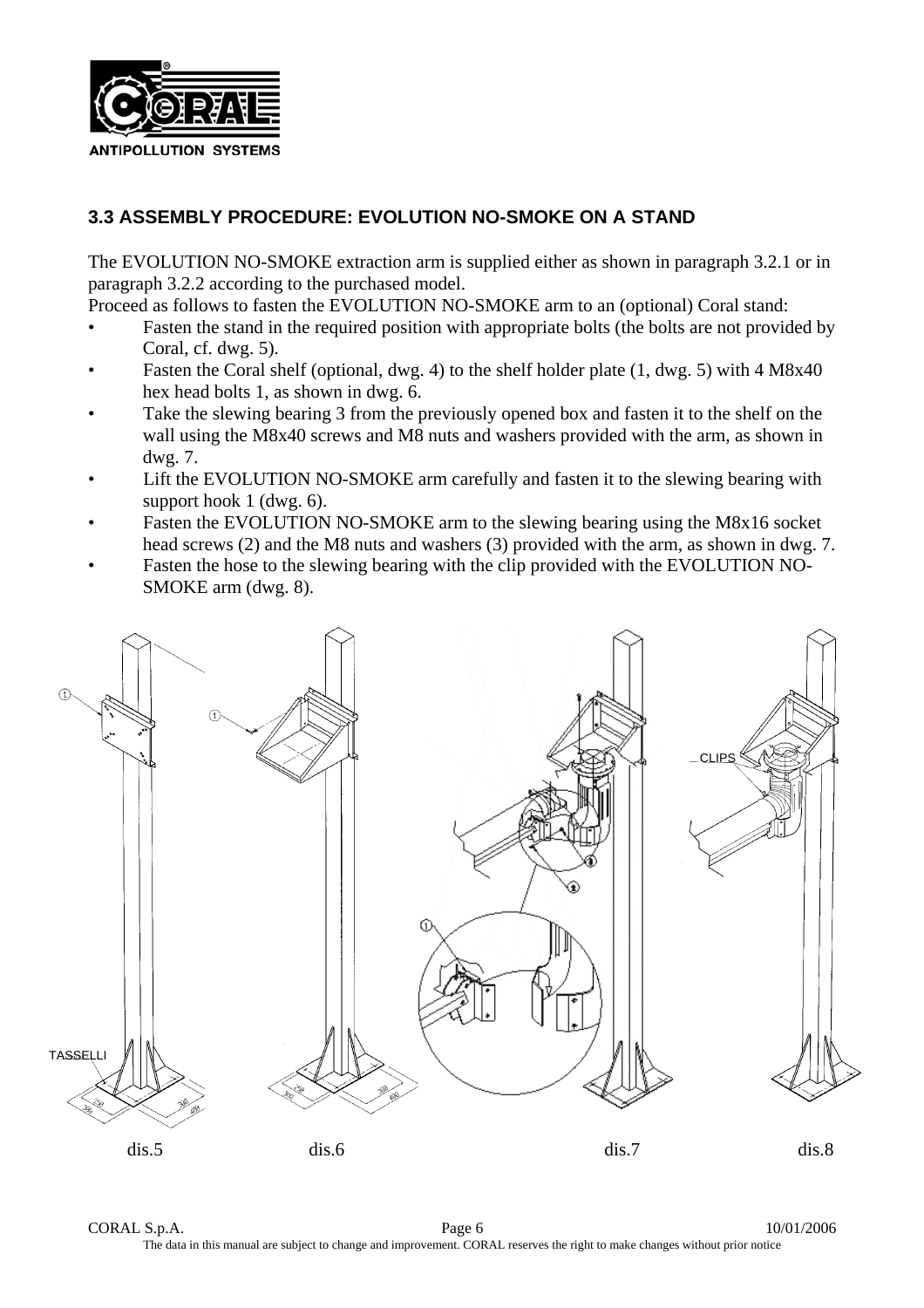

#### **3.4 ASSEMBLY PROCEDURE: EVOLUTION NO-SMOKE AND NO-SMOKE FAN**

#### 3.4.1 FAN AND ARM ASSEMBLY PROCEDURE

The EVOLUTION NO-SMOKE extraction arm is supplied either as shown in paragraph 3.2.1 or in paragraph 3.2.2 according to the purchased model.

Proceed as follows to fasten the EVOLUTION NO-SMOKE arm to an (optional) NO-SMOKE Coral fan:

- Fasten the NO-SMOKE shelf in the required position with appropriate bolts (the bolts are not provided by Coral, cf. dwg. 9).
- Fasten the NO-SMOKE fan to the shelf described above as shown in dwg. 10.



- Take the slewing bearing 2 from the previously opened box and fasten it to the NO-SMOKE fan using the M8x40 screws and washers provided with the arm, as shown in dwg. 11.
- Lift the EVOLUTION NO-SMOKE arm carefully and fasten it to the slewing bearing with support hook 1 (dwg. 12).



CORAL S.p.A. Page 7 10/01/2006 The data in this manual are subject to change and improvement. CORAL reserves the right to make changes without prior notice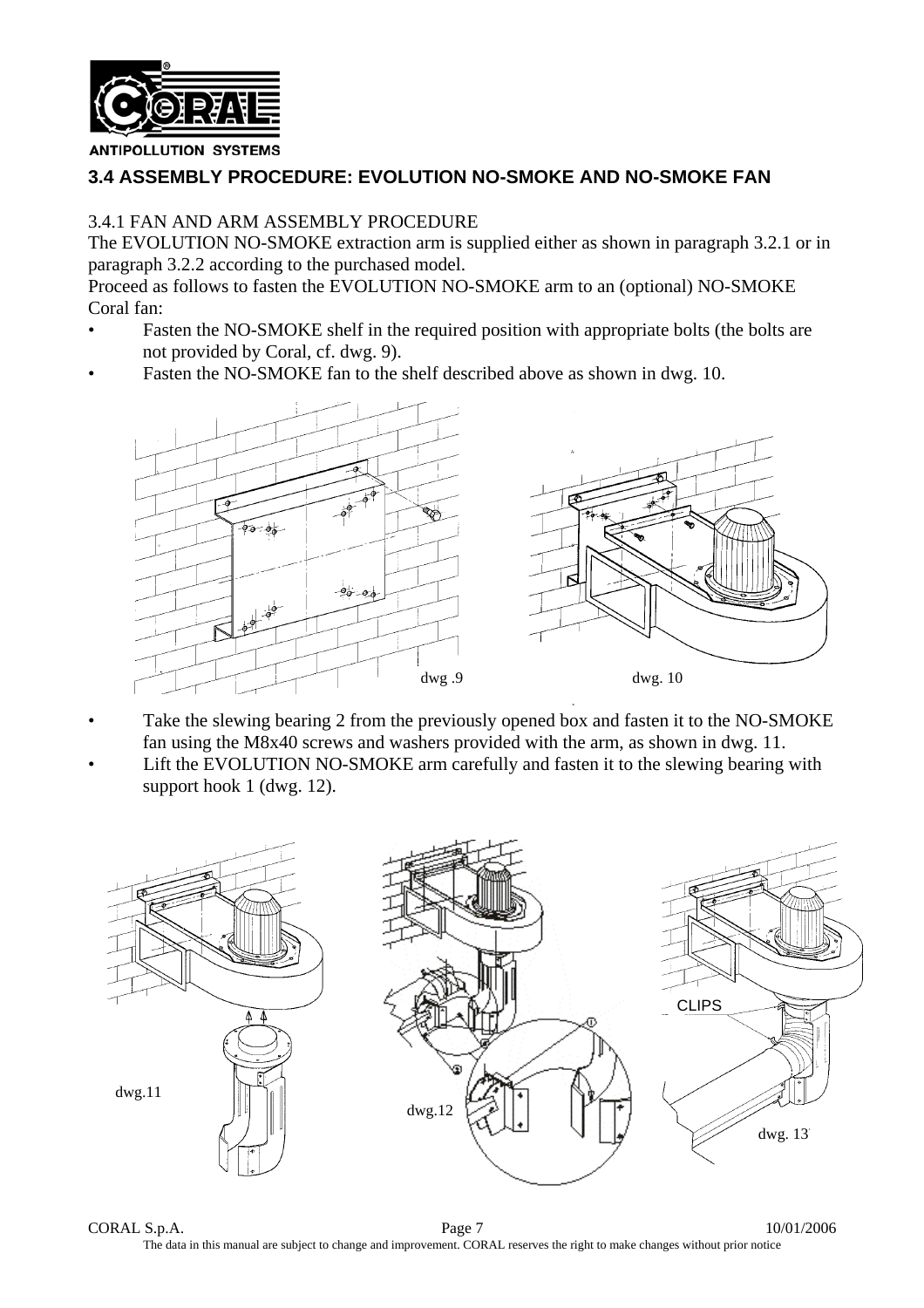

- Fasten the EVOLUTION NO-SMOKE arm to the slewing bearing using the M8x16 socket head screws (2) and the M8 nuts and washers (3) provided with the arm, as shown in dwg. 12.
- Fasten the hose to the slewing bearing with the clip provided with the EVOLUTION NO-SMOKE arm (dwg. 13).

#### 3.4.2 ELECTRICAL CONNECTIONS



**Proceed by electrically connecting the device according to the safety rules in force. Correct that the motor cooling fan is turning in the right direction shown by the arrow applied to the NO-SMOKE fan.**

**Reverse the phases if the direction of rotation is not correct. No other jobs are allowed.** 



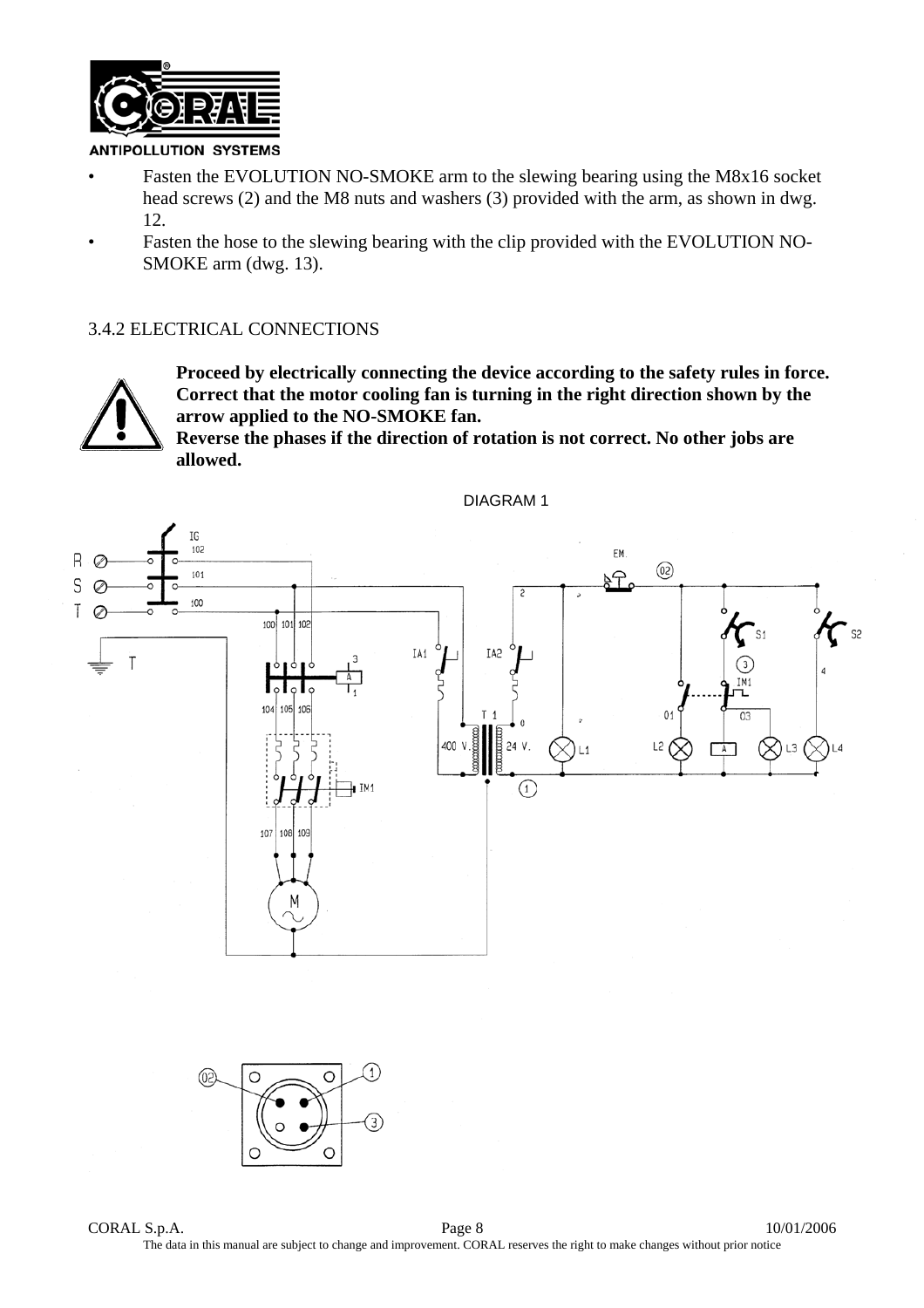

#### 3.4.3 NO-SMOKE FAN TECHNICAL DATA (where fitted)





| Model         | A   | B |            | D   | ØE         | ØF          | H   |     |     | $\mathbf{M}$ | $\mathbf N$ | $\rm{O}$ | P   |     | R   |     | S'  |     |    |  |     |
|---------------|-----|---|------------|-----|------------|-------------|-----|-----|-----|--------------|-------------|----------|-----|-----|-----|-----|-----|-----|----|--|-----|
|               |     |   |            |     |            |             |     |     |     |              |             |          |     |     |     |     |     |     |    |  |     |
| Ø 100 HP 0.5  | 140 |   | 185   200  | 245 |            | $105$   150 | 392 | 242 | 351 | 409          | 182         | 114      | 183 | 170 | 52  | 85  | 108 |     |    |  |     |
| Ø 150 HP 0.75 |     |   |            |     |            |             | 162 |     |     |              |             |          |     |     |     |     |     |     |    |  |     |
| Ø 150 HP 1    | 160 |   | 220        |     | 152        | 216         | 432 | 287 | 429 | 477          | 212         | 162      | 204 | 198 | 53  |     | 95  |     |    |  |     |
| Ø 150 HP 2    |     |   |            |     | 180        |             | 240 |     | 153 |              | 502         | 378      | 535 | 619 | 257 | 227 | 223 | 278 | 48 |  | 105 |
| Ø 150 HP 3    |     |   |            |     |            |             |     |     |     |              |             |          |     |     |     |     |     |     |    |  |     |
| Ø 180 HP 2    |     |   |            |     | 190        | 246         |     |     |     |              |             |          |     |     |     |     |     |     |    |  |     |
| Ø 180 HP 3    |     |   |            |     |            |             | 522 | 412 |     | 685          | 286         | 258      | 243 | 320 | 47  |     | 115 |     |    |  |     |
| Ø 200 HP 2    |     |   | 260<br>200 |     |            |             |     | 601 |     |              |             |          |     |     |     |     |     |     |    |  |     |
| Ø 200 HP 3    |     |   |            |     | 205<br>268 |             |     |     |     |              |             |          |     |     |     |     |     |     |    |  |     |

#### 3.4.4 NO-SMOKE FANS

| Model                         | ØT        | H fan | $\overline{U}$ | $\mathbf V$ | kW           | Spee |  |
|-------------------------------|-----------|-------|----------------|-------------|--------------|------|--|
| Ø 100 HP 0.5<br>Ø 150 HP 0.75 | 240       | 60    | 14             | 5           | 0.37<br>0.55 |      |  |
| Ø 150 HP 1                    | 250       | 66    | 19             | 6           | 0.75         |      |  |
| Ø 150 HP 2                    | 280       | 75    |                |             | 1.5          |      |  |
| Ø 150 HP 3                    | 315       | 83    |                |             | 2.2          | 2800 |  |
| Ø 180 HP 2                    |           |       | 24             | 8           | 1.5          |      |  |
| Ø 180 HP 3                    | 90<br>340 |       |                |             | 2.2          |      |  |
| Ø 200 HP 2                    | 315       | 83    |                |             | 1.5          |      |  |
| Ø 200 HP 3                    | 340       | 90    |                |             | 2.2          |      |  |



 $CORAL S.p.A.$  Page 9 10/01/2006 The data in this manual are subject to change and improvement. CORAL reserves the right to make changes without prior notice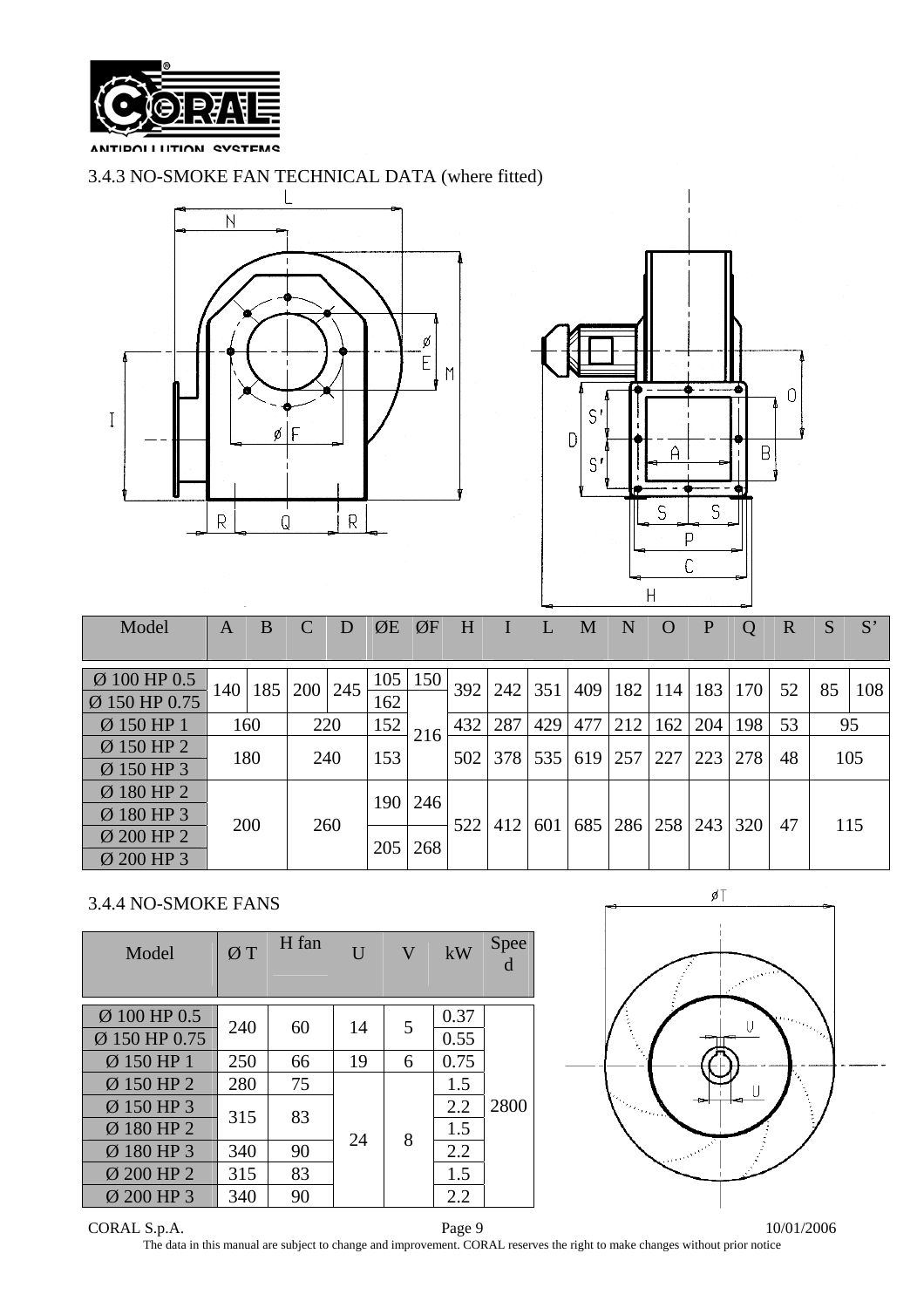

# **3.5 ASSEMBLY PROCEDURE: EVOLUTION NO-SMOKE ON WALL SHELF**

The EVOLUTION NO-SMOKE extraction arm is supplied either as shown in paragraph 3.2.1 or in paragraph 3.2.2 according to the purchased model.

Proceed as follows to fasten the EVOLUTION NO-SMOKE arm to an (optional, dwg. 2) Coral wall shelf:

- Fasten the wall shelf in the required position with appropriate bolts (the bolts are not provided by Coral, cf. dwg. 4).
- Take the slewing bearing 3 from the previously opened box and fasten it to the shelf on the wall using the M8x40 screws and M8 nuts and washers provided with the arm, as shown in dwg. 14.
- Lift the EVOLUTION NO-SMOKE arm carefully and fasten it to the slewing bearing with support hook 1 (dwg. 14).
- Fasten the EVOLUTION NO-SMOKE arm to the slewing bearing using the M8x16 socket head screws and the M8 nuts and washers provided with the arm, as shown in dwg. 14.
- Fasten the hose to the slewing bearing with the clip provided with the EVOLUTION NO-SMOKE arm (dwg. 15).

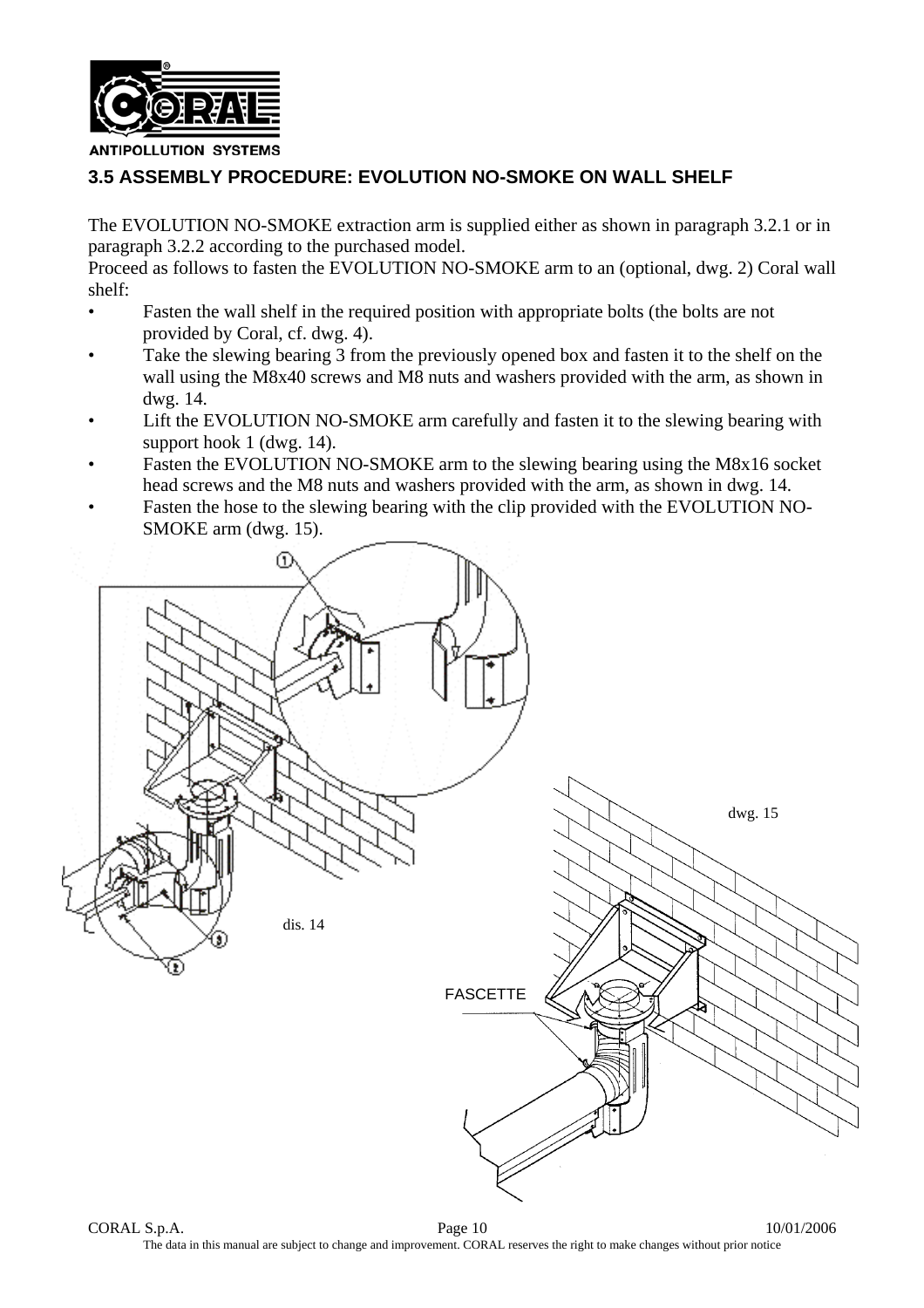

# **3.6 ASSEMBLY PROCEDURE: EVOLUTION NO-SMOKE ON A TROLLEY**

The EVOLUTION NO-SMOKE extraction arm is supplied either as shown in paragraph 3.1.1 or in paragraph 3.1.2 according to the purchased model. Proceed as follows to fasten the EVOLUTION NO-SMOKE arm to a Coral trolley:

Take the EVOLUTION NO-SMOKE arm from the previously opened box and fasten it to the trolley as shown in dwg. 16 using the M8x40 screws (1) provided with the arm.



**Follow the combinations in table 1 below to the letter to ensure safe and stable fastening of the EVOLUTION NO-SMOKE to the trolley. No other jobs are allowed.**



| <b>TABLE 1</b>                  |                                                 |  |  |  |  |  |
|---------------------------------|-------------------------------------------------|--|--|--|--|--|
| Arm model                       | <b>Compatible Coral trolleys</b>                |  |  |  |  |  |
| EVOLUTION NO-SMOKE 100/2.7      | Grindex/S HP1.5                                 |  |  |  |  |  |
|                                 | Cleaning No-Smoke "absolute" HP 2 - HP 3        |  |  |  |  |  |
|                                 | Cleaning No-Smoke "electrostatic" HP 1.5 - HP 2 |  |  |  |  |  |
|                                 | Cleaning No-Smoke HP 2 - HP 3                   |  |  |  |  |  |
|                                 | Cleaning No-Smoke "TR" HP 2 - HP 3              |  |  |  |  |  |
| <b>EVOLUTION NO-SMOKE 150/3</b> | Clean-go HP 1.5                                 |  |  |  |  |  |
|                                 | Clean-go/E HP 1.5 1 cell / 2 cells              |  |  |  |  |  |
|                                 | Iperjet HP 2 - HP 3 - HP 4                      |  |  |  |  |  |
|                                 | Iperfilter HP 2 - HP 3 - HP 4                   |  |  |  |  |  |
|                                 | Jetclean HP 1 - HP 2                            |  |  |  |  |  |
|                                 | Iperjet HP 2 - HP 3 - HP 4                      |  |  |  |  |  |
| <b>EVOLUTION NO-SMOKE 150/4</b> | Iperfilter HP 2 - HP 3 - HP 4                   |  |  |  |  |  |
|                                 | Jetclean HP <sub>2</sub>                        |  |  |  |  |  |
| <b>EVOLUTION NO-SMOKE 180/3</b> | Cleaning No-Smoke HP 1.5                        |  |  |  |  |  |

# **3.7 ASSEMBLY PROCEDURE: EVOLUTION NO-SMOKE TO ARM**

Refer to the Coral "BANDIERA 2000" assembly manual.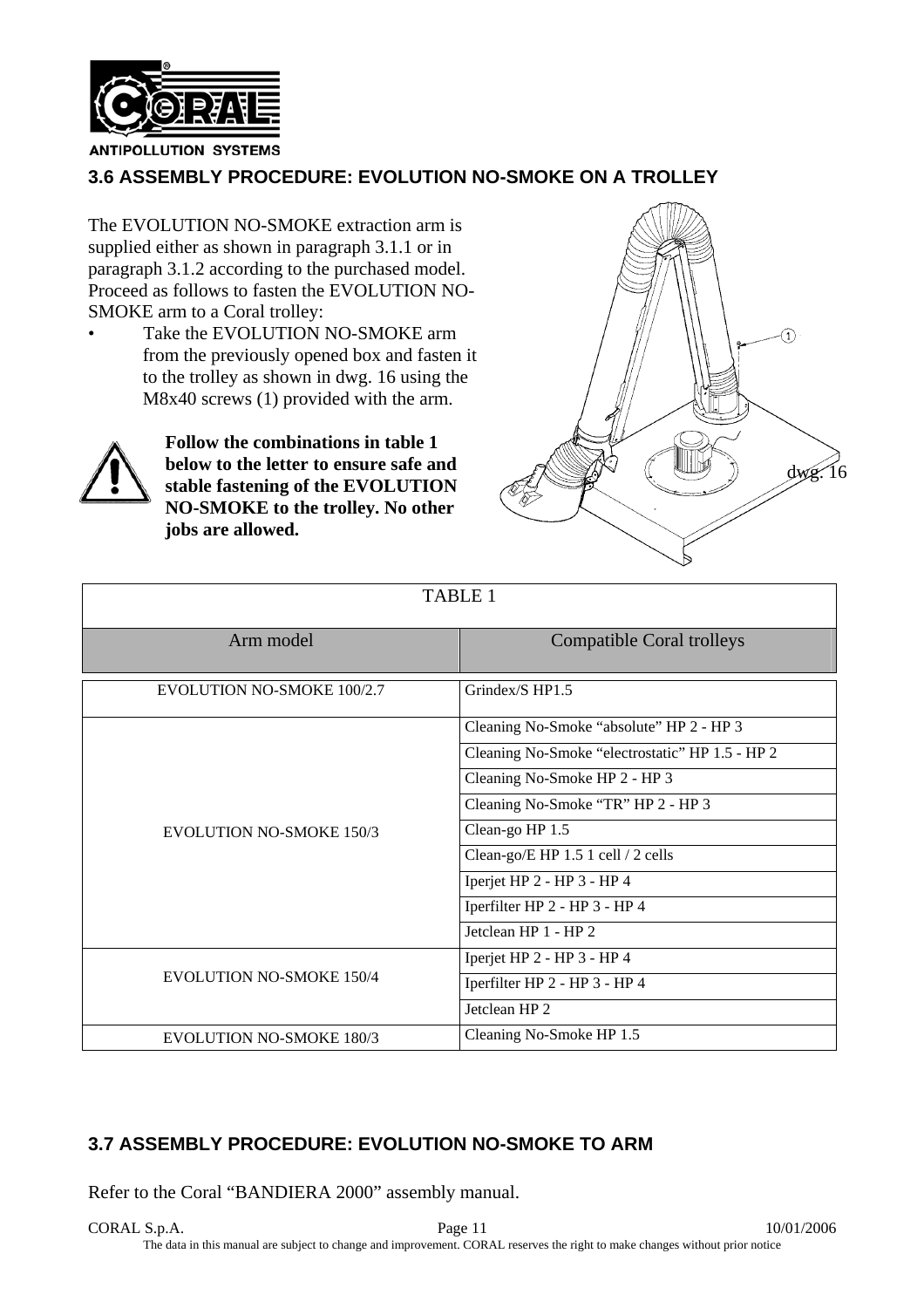

# *4.0 EVOLUTION NO-SMOKE WITH HOOD AND LIGHT (optional)*

The EVOLUTION NO-SMOKE filtering arm may be provided with hood and light. Refer to fig. 17 in this case. The EVOLUTION NO-SMOKE filtering arm is complete with a socket for powering the light. It is also provided with plug for electrical connections according to the diagram 2.



CORAL S.p.A. Page 12 10/01/2006 The data in this manual are subject to change and improvement. CORAL reserves the right to make changes without prior notice

 $\infty$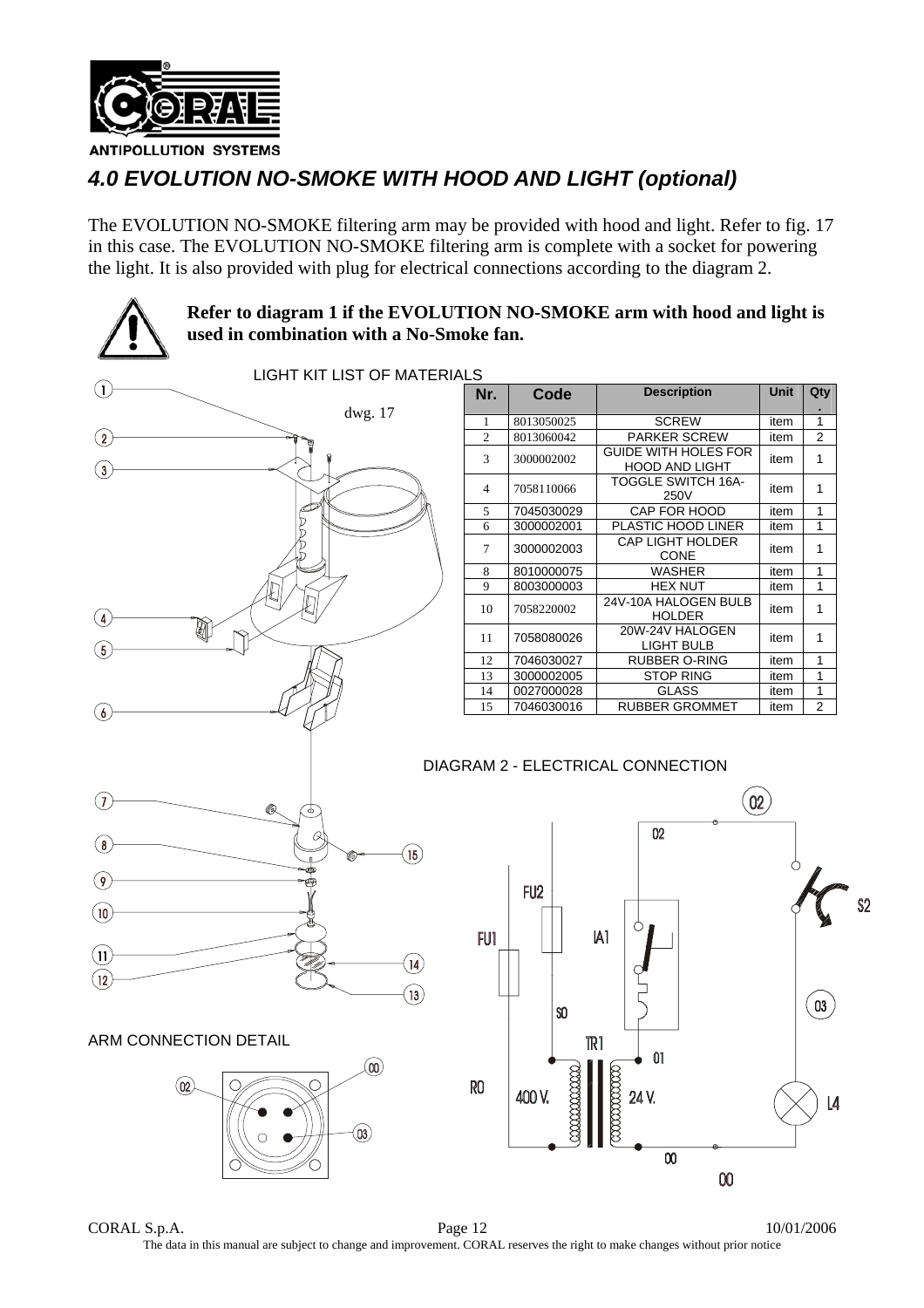

# *5.0 USE AND RESTRICTIONS*

The EVOLUTION NO-SMOKE arm was designed to extract polluting agents such as:

- fumes
- vapours
- metallic powders
- wood
- plastic

of granulometry up to  $10 \mu m$  mixed in air.

**The EVOLUTION NO-SMOKE filtering arm is not designed to process flammable and/or explosive and/or toxic vapours by nature or reaction. The suction hood should be equipped with the spark stopper mesh 6 shown in the dwg. 18 for extraction of incandescent powders. Contact the Coral S.p.A. technical office beforehand in all cases.**

**Connect the filtering arm electrically to earth. Connect the contact points with a suitable cross-section braid fastened to the unit. Make sure continuity is ensured** 

**The end of travel pin (1, dwg. 19) is only needed when the NO-SMOKE fan is fitted to avoid damaging the arm during working operations.**

Improper use includes actions which effect functionality, integrity and safety of the filtering arm and extension, the internal electrical and mechanical apparatuses and the control and connection elements. Coral S.p.A. Technical Assistance is at your service for additional information on product use.



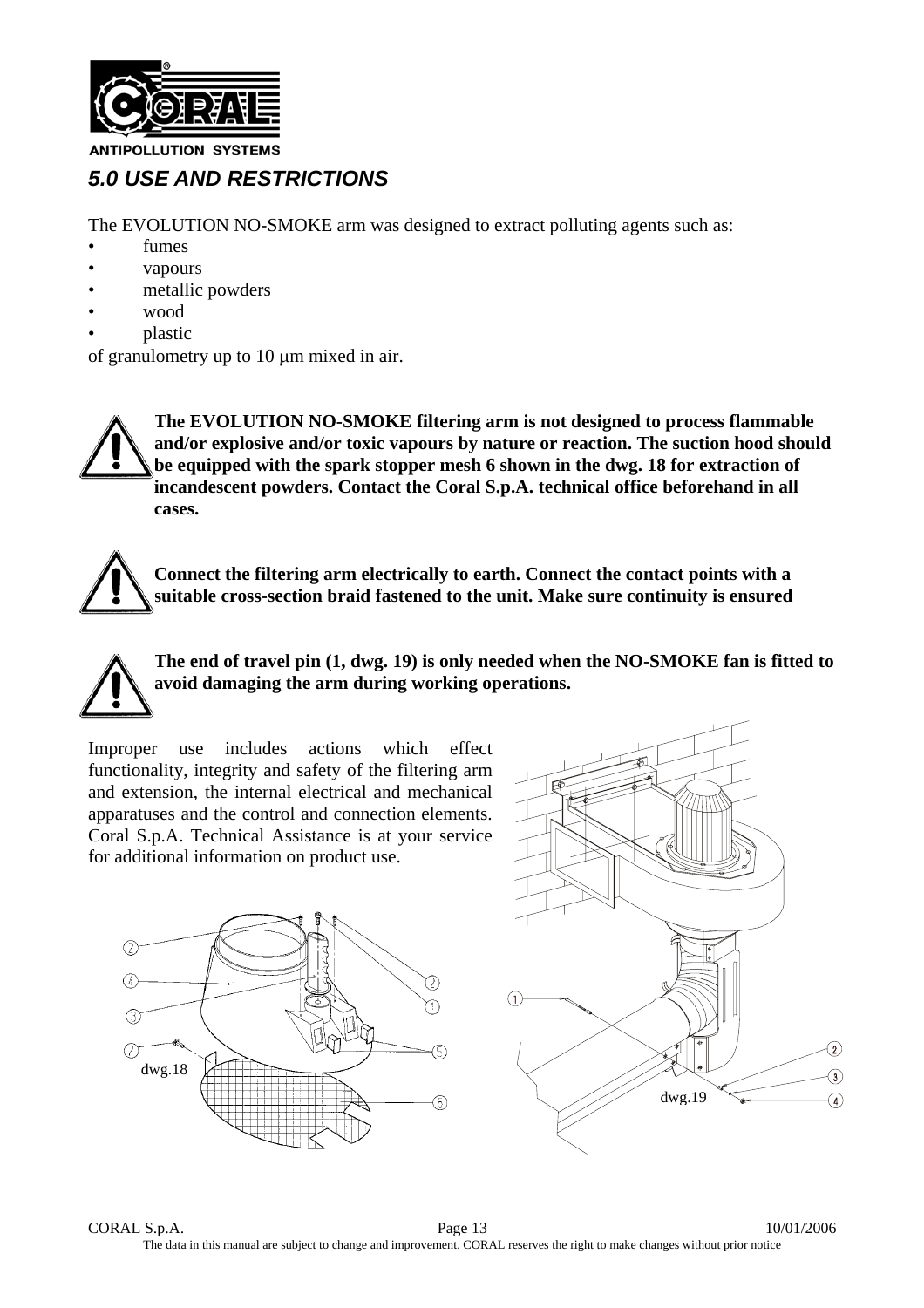

# *6.0 CUSTOMISED CALIBRATIONS*

The mobile parts of the EVOLUTION NO-SMOKE arm do not need to be calibrated before use but some standard calibrations may be performed directly by the user to customise the device. Refer to

paragraph 6.1 for adjusting the mobile parts of the suction hood and paragraph 6.2 for customising the arm movement pressure to customise the mobile parts of the EVOLUTION NO-SMOKE arm.

#### **6.1 HOOD CALIBRATION**

Adjust the brake pressure delicately as shown in dwg. 20.

#### **6.2 JOINT 1 CALIBRATION**

Position the EVOLUTION NO-SMOKE arm as shown in dwg. 21a or 21b according to the purchased model.



Remove the spring cover on the upper part of joint 1 using a flat tip screwdriver as shown in dwg. 21a or 21b according to the purchased model.



CORAL S.p.A. Page 14 10/01/2006 The data in this manual are subject to change and improvement. CORAL reserves the right to make changes without prior notice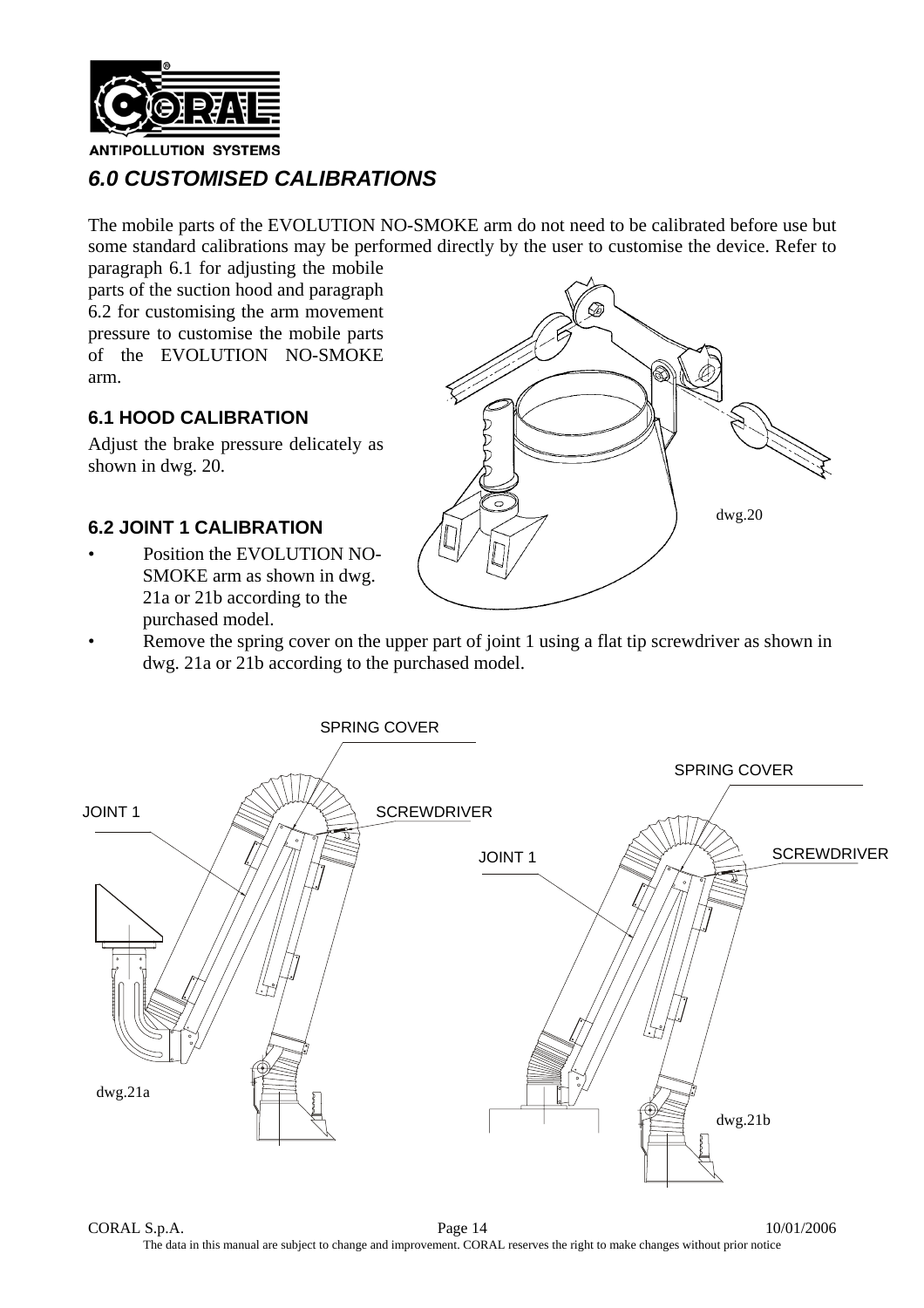

• With reference to dwg. 22a and 22b, move the hose connecting the two sections of the arm (if required, remove a fastening clip and remove the hose from one of the pipe ends). Insert the socket spanner (dwg. 2) in the recess housing the spring and fit it on the calibration nut. Insert a screwdriver from the side through the socket spanner and follow the instructions given in table 2.



| TABLE <sub>2</sub>                       |                                                                                                                                                                                                                                                                                           |  |  |  |  |  |
|------------------------------------------|-------------------------------------------------------------------------------------------------------------------------------------------------------------------------------------------------------------------------------------------------------------------------------------------|--|--|--|--|--|
| <b>Operation</b>                         | <b>Effect</b>                                                                                                                                                                                                                                                                             |  |  |  |  |  |
| Turn the calibration tool clockwise.     | To increase the effort required by the operator to<br>take the arm to the position shown in dwg. 23a<br>or 23b according to the purchased model and to<br>decrease the effort required by the operator to<br>return the arm to the position shown in dwg. 21a<br>or 21b at the same time. |  |  |  |  |  |
| Turn the calibration tool anticlockwise. | To increase the effort required by the operator to<br>take the arm to the position shown in dwg. 21a<br>or 21b according to the purchased model and to<br>decrease the effort required by the operator to<br>return the arm to the position shown in dwg. 23a<br>or 23b at the same time. |  |  |  |  |  |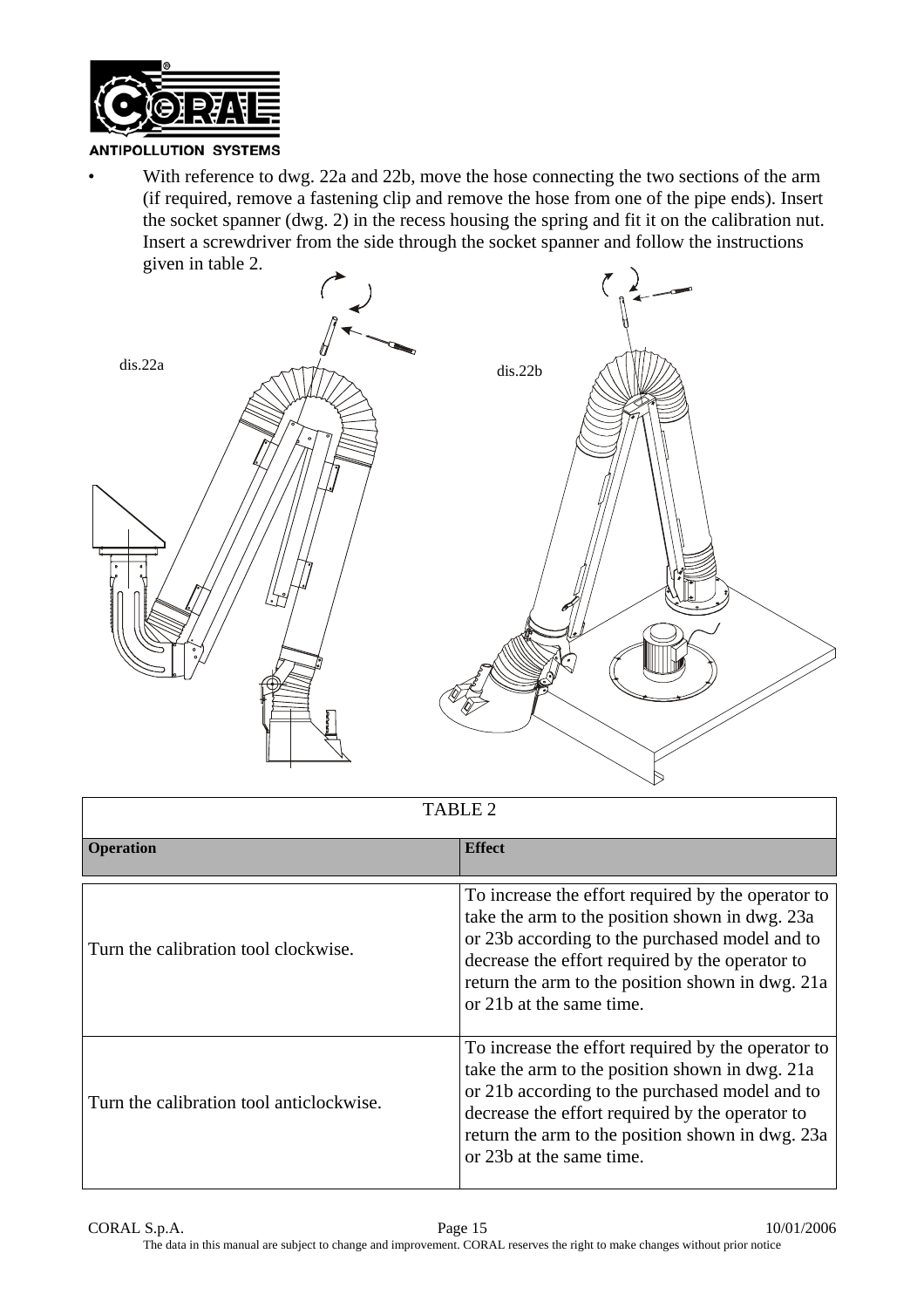

# **6.3 JOINT 2 CALIBRATION**

Proceed as follows to calibrate joint 2:



# *7.0 MAINTENANCE*



**Do not perform maintenance operations while the system is either running or connected to the electrical mains. You are advised to lock the controls out to avoid undesired start-up during maintenance operations.** 

EVOLUTION NO-SMOKE filtering arms are specifically designed to be routine maintenance-free. The following interventions are recommended: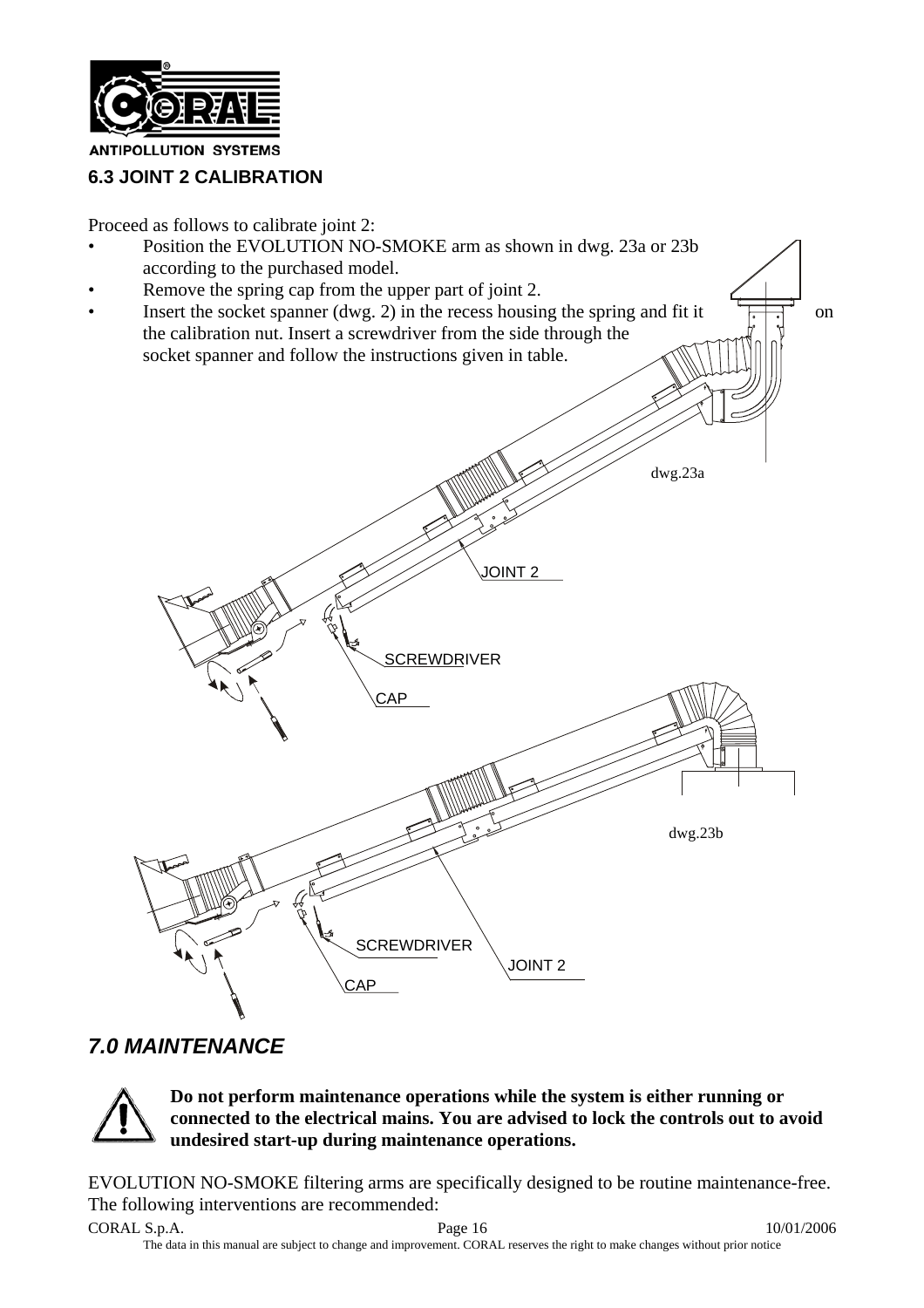

- Check the electrical power wire conditions (where applicable) every day.
- Check correct calibration of the filtering arm once a month.
- Check conditions of flexible channel sections once a month.
- Check wear of suction hood joints and hood clutches once a month.
- Check wear of slewing bearing once a month.
- Check conditions of internal adjustment shutter once a month.

# *8.0 MARKINGS AND CERTIFICATIONS*

EVOLUTION NO-SMOKE was examined according to the Machinery Directive EEC 89/392 and amendments. Compliance is certified by the CE marking on the machine and the declaration of conformity which accompanies this manual.

# *9.0 SYMBOLS*

These symbols and  $\sqrt{27}$  the accompanying test indicate potential risks deriving from disrespect of the respective instructions, specifically:



Sticker indicating that the control panel contains live parts powered at 400 V.

 $\triangleright$  Sticker indicating the correct direction of rotation of the fan

# *10.0 TROUBLESHOOTING*

| N | <b>Problem</b> | <b>Cause</b>                    | <b>Possible solution</b>           |
|---|----------------|---------------------------------|------------------------------------|
|   | Fan vibrates   | Check is reversed vane impeller | Remove motor bracket and clean     |
|   |                | is balanced correctly           | vanes                              |
|   | Fan turns but  | Check direction of rotation     | Reverse the two phases             |
|   | suction is not | Check whether air ducts are     | Remove obstructions and adjust the |
|   | sufficient     | clear                           | calibration shutter                |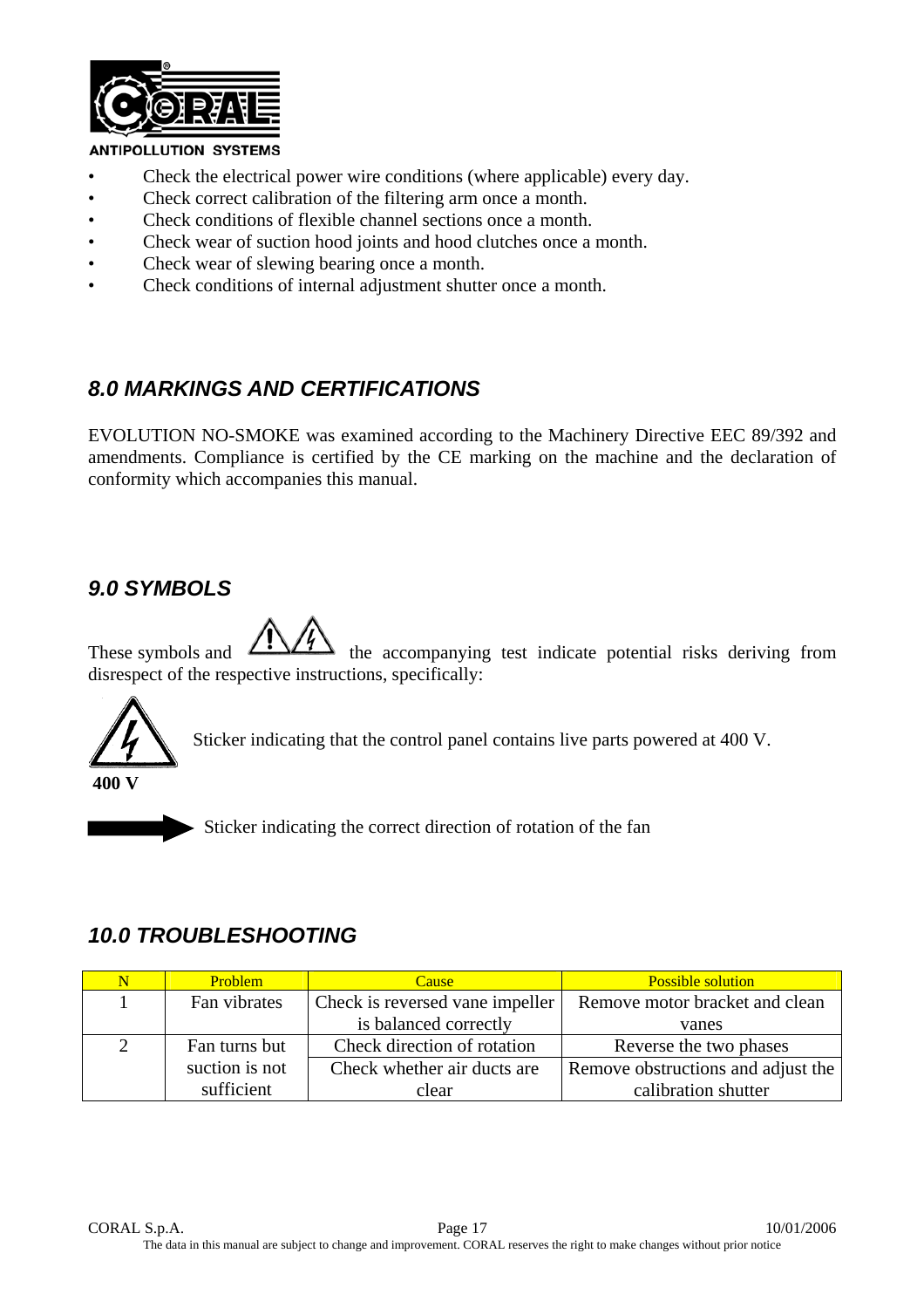



 $CORAL S.p.A.$  Page 18 10/01/2006 The data in this manual are subject to change and improvement. CORAL reserves the right to make changes without prior notice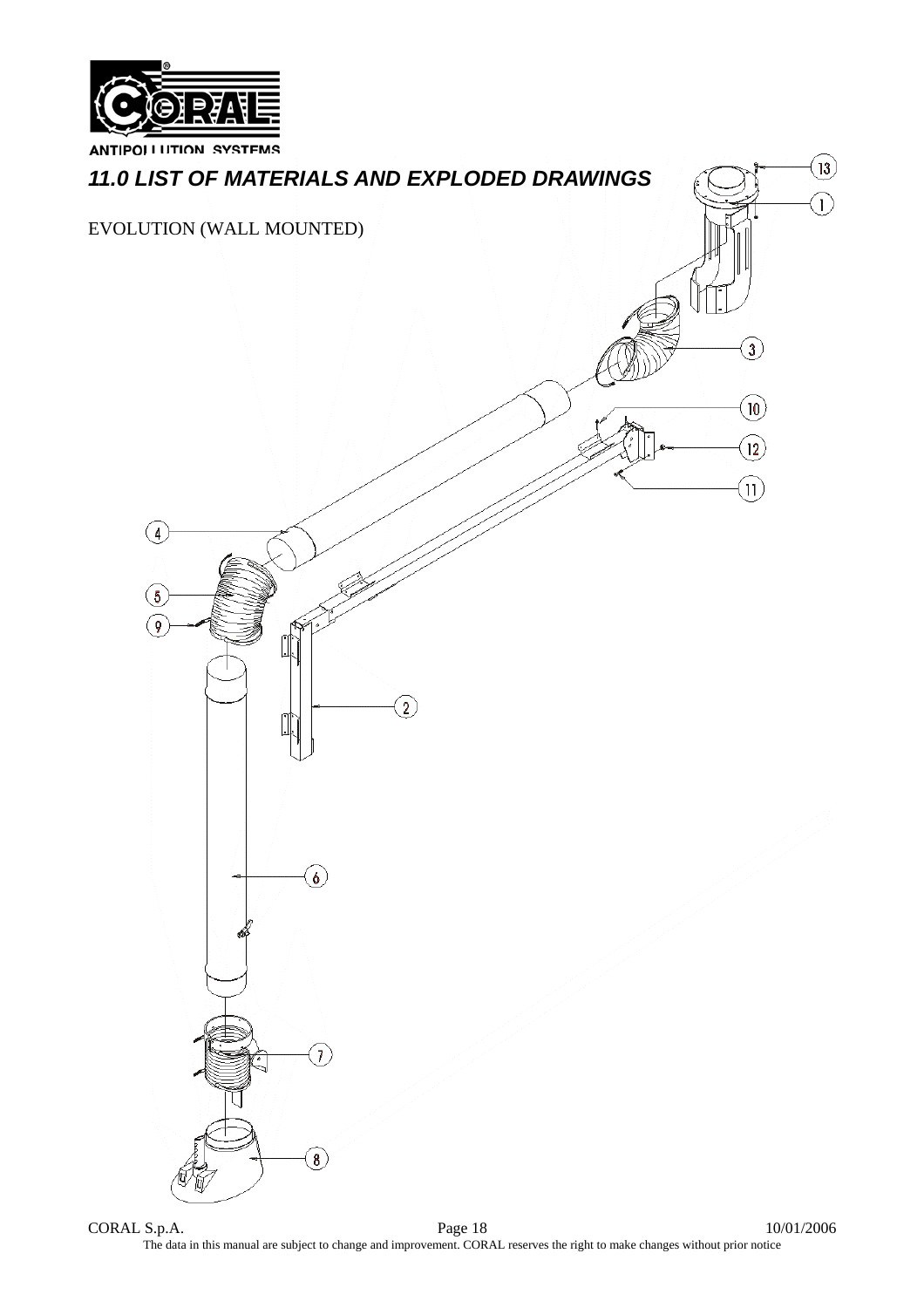

|                  |                                                        |            |                          |                    | <b>EVOLUTION (WALL MOUNTED, GALVANISED)</b> |      |    |
|------------------|--------------------------------------------------------|------------|--------------------------|--------------------|---------------------------------------------|------|----|
| Nr.              | Ø125<br>Ø125<br>Ø150<br>$L = 3m$<br>$L=4m$<br>$L = 3m$ |            | Ø150<br>$L=4m$           | <b>Description</b> | Uni                                         | Qty. |    |
|                  | Code                                                   | Code       | Code                     | Code               |                                             |      |    |
| 1.               | 3000000817                                             |            | 3000000676               |                    | BRACKET + SLEWING BEARING<br><b>BLOCK</b>   | item |    |
| $\overline{2}$ . | 3000001136                                             | 3000001137 | 3000000697<br>3000000684 |                    | <b>JOINTED MOUNT</b>                        | item |    |
| 3.               |                                                        | 3000000831 | 3000000637               |                    | <b>FLEXIBLE HOSE</b>                        | item |    |
| $\overline{4}$ . | 3000001248                                             | 3000001249 | 3000000665               | 3000000700         | <b>GALVANISED STEEL PIPE</b>                | item |    |
| 5.               |                                                        | 3000000830 | 3000000638               |                    | <b>FLEXIBLE HOSE</b>                        | item |    |
| 6.               | 3000003111                                             | 3000003112 | 3000002793               | 3000002932         | <b>GALVANISED PIPE AND SHUTTER</b>          | item |    |
| 7.               |                                                        | 3000003586 |                          | 3000002950         | <b>COMPLETE FINAL JOINT</b>                 | item |    |
| 8.               |                                                        | 3000003528 |                          | 3000002727         | <b>COMPLETE HOOD</b>                        | item |    |
| 9.               |                                                        | 7035000061 |                          | 7045030023         | <b>HOSE CLIPS</b>                           | item | 4  |
| 10.              |                                                        |            | 8009000012               |                    | <b>RIVET</b>                                | item | 32 |
| 11.              |                                                        |            | 8013020003               | <b>SCREW</b>       | item                                        | 4    |    |
| 12.              |                                                        |            | 8003000017               |                    | <b>NUT AND WASHER</b>                       | item | 12 |
| 13.              |                                                        |            | 8013000037               |                    | <b>SCREW</b>                                | item | 8  |

|     |            |            |                          | <b>EVOLUTION (WALL MOUNTED. PRE-COATED)</b> |            |            |                                                  |      |       |
|-----|------------|------------|--------------------------|---------------------------------------------|------------|------------|--------------------------------------------------|------|-------|
|     | Ø100       | Ø100       | Ø125                     | Ø125                                        | Ø150       | Ø150       |                                                  | Uni  |       |
| Nr. | L=2.1m     | L=2.7m     | $L = 3m$                 | L=4m                                        | L=3m       | $L = 4m$   | <b>Description</b>                               |      | Qty.  |
|     | Code       | Code       | Code                     | Code                                        | Code       | Code       |                                                  |      |       |
| 1.  | 3000006605 | 3000001224 | 3000000817               |                                             | 3000000676 |            | <b>BRACKET + SLEWING BEARING</b><br><b>BLOCK</b> | item |       |
|     | 3000009194 |            |                          |                                             |            |            | <b>BRACKET ATTACHMENT</b><br><b>EXTENSION</b>    | item |       |
| 2.  | 3000009814 |            | 3000001136<br>3000001137 |                                             | 3000000684 | 3000000697 | <b>JOINTED MOUNT</b>                             | item |       |
| 3.  | 3000001066 | 3000001065 | 3000000831               |                                             | 3000000637 |            | <b>FLEXIBLE HOSE</b>                             | item |       |
| 4.  | 3000001060 | 3000002717 | 3000001244               | 3000001245                                  | 3000000664 | 3000000698 | PRE-COATED STEEL PIPE                            | item |       |
| 5.  | 3000001065 | 3000010459 |                          | 3000000830                                  | 3000000638 |            | <b>FLEXIBLE HOSE</b>                             | item |       |
| 6.  | 3000003096 | 3000002718 | 3000003109               | 3000003110                                  | 3000002724 | 3000002787 | PRE-COATED PIPE AND SHUTTER                      | item |       |
| 7.  |            | 3000002674 |                          | 3000003586                                  |            | 3000002950 | <b>COMPLETE FINAL JOINT</b>                      | item |       |
| 8.  |            | 3000002675 |                          | 3000003528                                  |            | 3000002727 | <b>COMPLETE HOOD</b>                             | item |       |
| 9.  |            | 7035000065 |                          | 7035000061                                  |            | 7045030023 | <b>HOSE CLIPS</b>                                | item | 4     |
| 10. |            |            | 8009000012               |                                             |            | 8009000012 | <b>RIVET</b>                                     | item | 16/32 |
| 11. | 8013000029 |            |                          | 8013020003                                  |            |            | <b>SCREW</b>                                     | item | 4     |
| 12. | 8003000017 |            |                          | 8003000017                                  |            |            | <b>NUT AND WASHER</b>                            | item | 4/12  |
| 13. |            |            |                          | 8013000037                                  |            |            | <b>SCREW</b>                                     | item | 8     |

|     | <b>EVOLUTION (WALL MOUNTED. ALUMINIUM)</b> |                  |                  |                  |                  |                                                  |      |                |  |  |  |  |  |  |
|-----|--------------------------------------------|------------------|------------------|------------------|------------------|--------------------------------------------------|------|----------------|--|--|--|--|--|--|
| Nr. | Ø100<br>$L=2.1m$                           | Ø100<br>$L=2.7m$ | Ø125<br>$L = 3m$ | Ø125<br>$L = 4m$ | Ø150<br>$L = 3m$ | <b>Description</b>                               | Uni  | Qty.           |  |  |  |  |  |  |
|     | Code                                       | Code             | Code             | Code             | Code             |                                                  |      |                |  |  |  |  |  |  |
| . . | 3000006605                                 | 3000001224       |                  | 3000000817       | 3000000676       | <b>BRACKET + SLEWING BEARING</b><br><b>BLOCK</b> | item |                |  |  |  |  |  |  |
|     | 3000009194                                 |                  |                  |                  |                  | <b>BRACKET ATTACHMENT EXTENSION</b>              | item |                |  |  |  |  |  |  |
| 2.  | 3000009814                                 |                  | 3000001136       | 3000001137       | 3000000684       | <b>JOINTED MOUNT</b>                             | item |                |  |  |  |  |  |  |
| 3.  | 3000001066                                 | 3000001065       | 3000000831       |                  | 3000000637       | <b>FLEXIBLE HOSE</b>                             | item |                |  |  |  |  |  |  |
| 4.  | 3000001229                                 | 3000002712       | 3000000826       | 300000827        | 3000000668       | <b>ALUMINIUM PIPE</b>                            | item |                |  |  |  |  |  |  |
| 5.  | 3000001065                                 | 3000010459       |                  | 3000000830       | 3000000638       | <b>FLEXIBLE HOSE</b>                             | item |                |  |  |  |  |  |  |
| 6.  | 3000003097                                 | 3000002713       | 3000003106       | 3000003107       | 3000002930       | ALUMINIUM PIPE AND SHUTTER                       | item |                |  |  |  |  |  |  |
| 7.  |                                            | 3000002674       |                  | 3000003586       | 3000002950       | <b>COMPLETE FINAL JOINT</b>                      | item |                |  |  |  |  |  |  |
| 8.  |                                            | 3000002675       |                  | 3000003528       | 3000002727       | <b>COMPLETE HOOD</b>                             | item |                |  |  |  |  |  |  |
| 9.  |                                            | 7035000065       |                  | 7035000061       | 7045030023       | <b>HOSE CLIPS</b>                                | item | $\overline{4}$ |  |  |  |  |  |  |
| 10. |                                            |                  | 8009000012       |                  | 8009000012       | <b>RIVET</b>                                     | item | 16/32          |  |  |  |  |  |  |
| 11. | 8013000029                                 |                  |                  | 8013020003       |                  | <b>SCREW</b>                                     | item | 4              |  |  |  |  |  |  |
| 12. | 8003000017                                 |                  |                  | 8003000017       |                  | <b>NUT AND WASHER</b>                            | item | 12             |  |  |  |  |  |  |
| 13. |                                            |                  |                  | 8013000037       |                  | <b>SCREW</b>                                     | item | 8              |  |  |  |  |  |  |

 $CORAL S.p.A.$  Page 19 10/01/2006 The data in this manual are subject to change and improvement. CORAL reserves the right to make changes without prior notice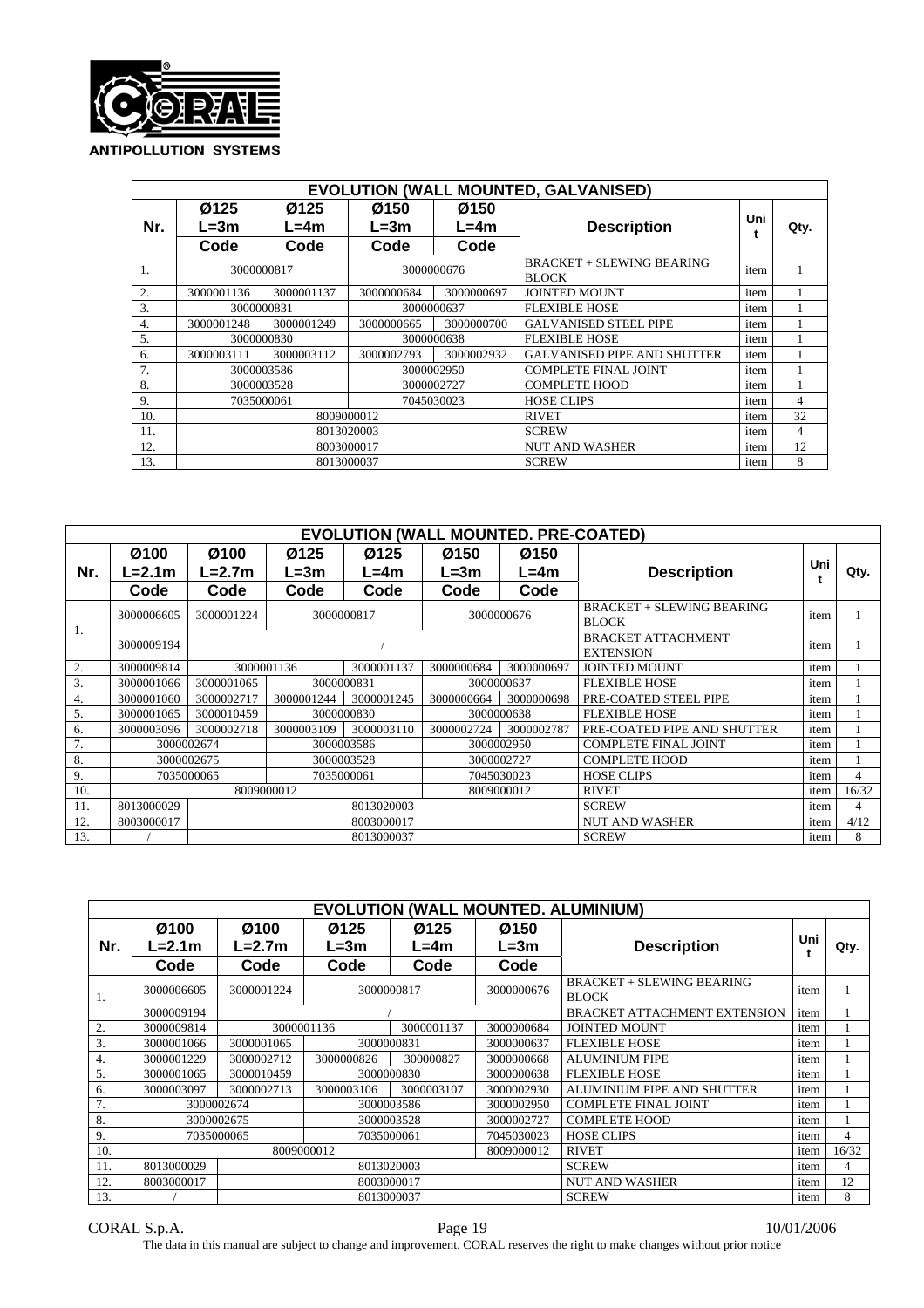

|     |            |            |            |                          |              | <b>EVOLUTION (WALL MOUNTED, ALUMINIUM)</b>       |      |                |
|-----|------------|------------|------------|--------------------------|--------------|--------------------------------------------------|------|----------------|
|     | Ø150       | Ø180       | Ø180       | Ø200                     | Ø200         |                                                  | Uni  |                |
| Nr. | L=4m       | $L = 3m$   | $L=4m$     | $L=3m$                   | $L=4m$       | <b>Description</b>                               |      | Qty.           |
|     | Code       | Code       | Code       | Code                     | Code         |                                                  |      |                |
| 1.  | 3000000676 |            | 3000000739 | 3000000791               |              | <b>BRACKET + SLEWING BEARING</b><br><b>BLOCK</b> | item |                |
| 2.  | 3000000697 | 3000000684 | 3000000697 | 3000000684<br>3000000697 |              | <b>JOINTED MOUNT</b>                             | item |                |
| 3.  | 3000000637 |            | 3000000760 | 3000000779               |              | <b>FLEXIBLE HOSE</b>                             | item |                |
| 4.  | 3000000702 | 3000000737 | 3000000738 | 3000000774               | 3000000775   | <b>ALUMINIUM PIPE</b>                            | item |                |
| 5.  | 3000000638 |            | 3000010466 | 3000010468               |              | <b>FLEXIBLE HOSE</b>                             | item |                |
| 6.  | 3000002933 | 3000002826 | 3000002820 | 3000002856               | 3000002877   | ALUMINIUM PIPE AND SHUTTER                       | item |                |
| 7.  | 3000002950 |            | 3000002825 | 3000002852               |              | <b>COMPLETE FINAL JOINT</b>                      | item |                |
| 8.  | 3000002727 |            | 3000002814 |                          | 3000002850   | <b>COMPLETE HOOD</b>                             | item |                |
| 9.  | 7045030023 |            | 7035000056 |                          | 7035000054   | <b>HOSE CLIPS</b>                                | item | $\overline{4}$ |
| 10. | 8009000012 |            |            | 8009000012               |              | <b>RIVET</b>                                     | item | 32/18          |
| 11. |            |            | 8013020003 |                          | <b>SCREW</b> | item                                             | 4    |                |
| 12. |            |            | 8003000017 |                          |              | <b>NUT AND WASHER</b>                            | item | 12             |
| 13. |            |            | 8013000037 |                          |              | <b>SCREW</b>                                     | item | 8              |

|      |            |            |            |                  |            |                           | <b>EVOLUTION (WALL MOUNTED. STAINLESS STEEL)</b> |      |       |
|------|------------|------------|------------|------------------|------------|---------------------------|--------------------------------------------------|------|-------|
|      | Ø100       | Ø100       | Ø125       | Ø125             | Ø150       | Ø150                      |                                                  | Uni  |       |
| Pos. | L=2.1m     | $L=2.7m$   | L=3m       | L=4m             | L=3m       | $L = 4m$                  | <b>Description</b>                               |      | Qty.  |
|      | Code       | Code       | Code       | Code             | Code       | Code                      |                                                  |      |       |
|      | 3000006605 | 3000001224 |            | 3000000817       |            | 3000000676                | <b>BRACKET + SLEWING BEARING</b><br><b>BLOCK</b> | item |       |
| 1.   | 3000009194 |            |            | <b>EXTENSION</b> |            | <b>BRACKET ATTACHMENT</b> | item                                             |      |       |
| 2.   | 3000009814 | 3000001136 | 3000001137 |                  | 3000000684 | 3000000697                | <b>JOINTED MOUNT</b>                             | item |       |
| 3.   | 3000001066 | 3000001065 | 3000000831 |                  | 3000000637 |                           | <b>FLEXIBLE HOSE</b>                             | item |       |
| 4.   | 3000001235 | 3000002715 | 3000001253 | 3000001252       | 3000001241 | 3000001242                | <b>STAINLESS STEEL PIPE</b>                      | PZ   |       |
| 5.   | 3000001065 | 3000010459 |            | 3000000830       | 3000000638 |                           | <b>FLEXIBLE HOSE</b>                             | item |       |
| 6.   | 3000003099 | 3000002716 | 3000003113 | 3000003114       | 3000002931 | 3000002934                | STAINLESS STEEL PIPE AND<br><b>SHUTTER</b>       | item |       |
| 7.   |            | 3000002674 |            | 3000003586       |            | 3000002950                | <b>COMPLETE FINAL JOINT</b>                      | item |       |
| 8.   |            | 3000002675 |            | 3000003528       |            | 3000002727                | <b>COMPLETE HOOD</b>                             | item |       |
| 9.   |            | 7035000065 |            | 7035000061       |            | 7045030023                | <b>HOSE CLIPS</b>                                | item | 4     |
| 10.  |            | 8009000012 |            |                  |            | 8009000012                | <b>RIVET</b>                                     | item | 16/32 |
| 11.  | 8013000029 |            |            | 8013020003       |            |                           | <b>SCREW</b>                                     | item | 4     |
| 12.  | 8003000017 |            |            | 8003000017       |            |                           | <b>NUT AND WASHER</b>                            | item | 4/12  |
| 13.  |            |            |            | 8013000037       |            |                           | <b>SCREW</b>                                     | item | 8     |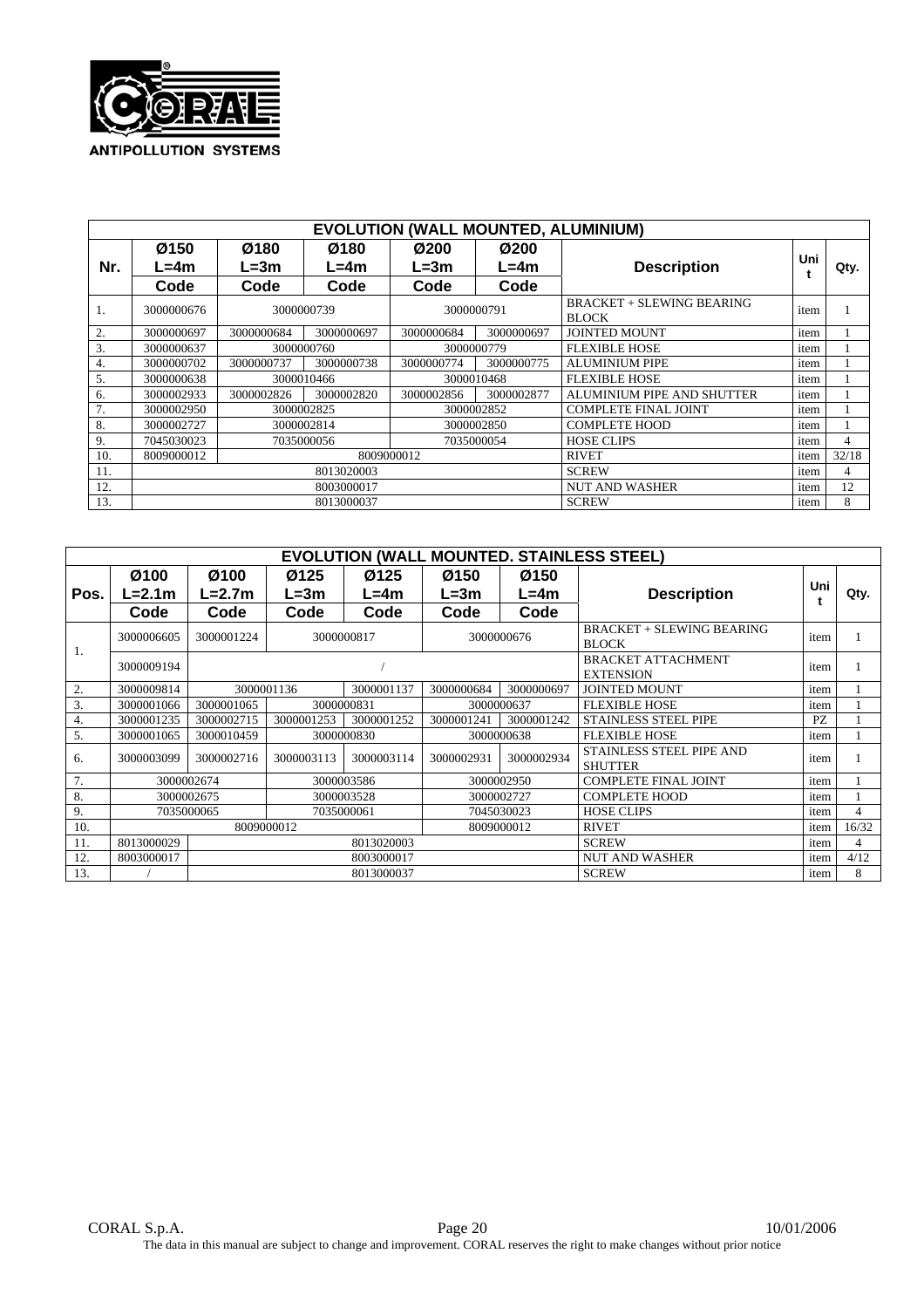

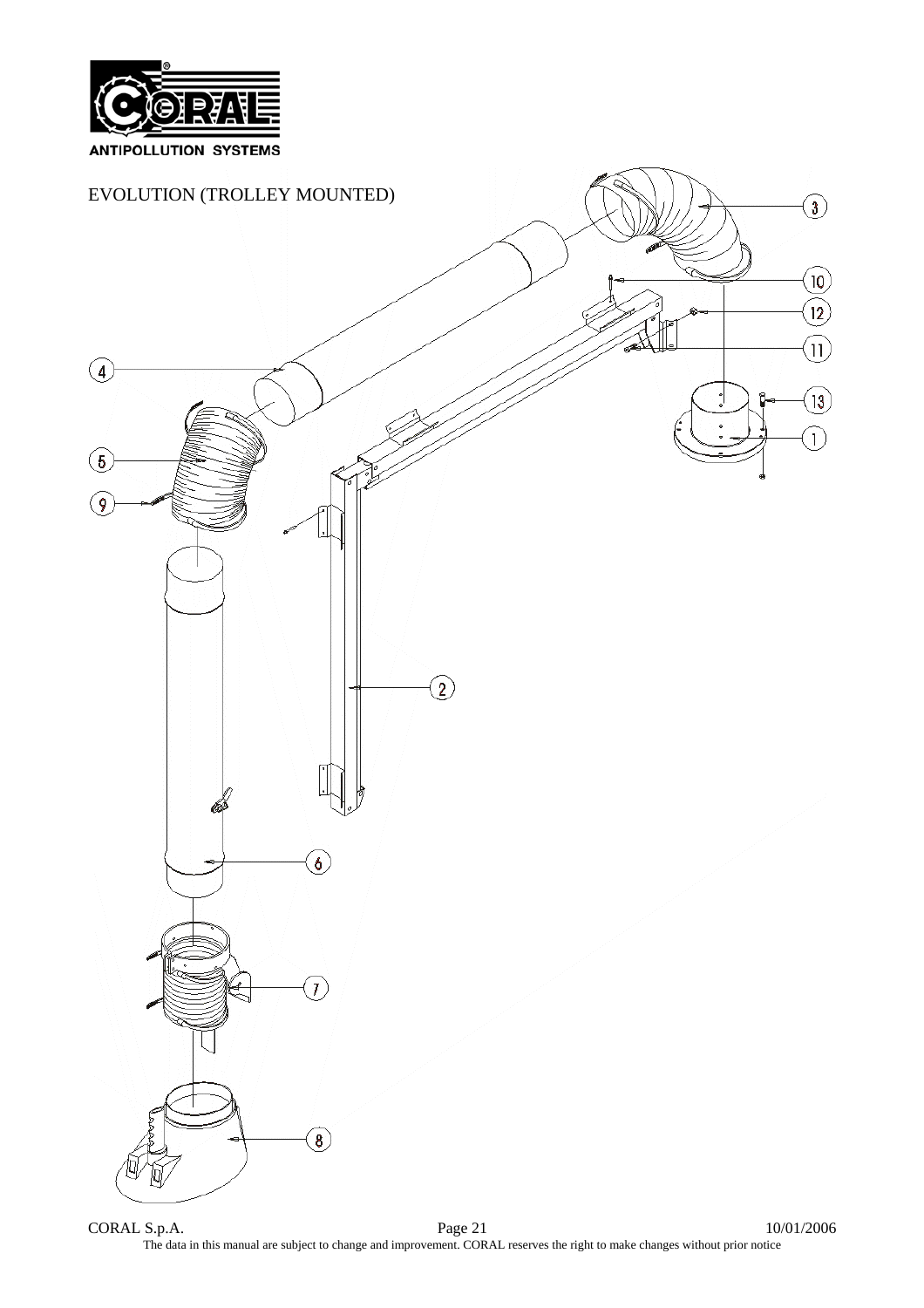

|     |                  |                                      |            |                | <b>EVOLUTION (TROLLEY MOUNTED, GALVANISED)</b> |                |      |
|-----|------------------|--------------------------------------|------------|----------------|------------------------------------------------|----------------|------|
| Nr. | Ø125<br>$L = 3m$ | Ø125<br>Ø150<br>$L = 4m$<br>$L = 3m$ |            | Ø150<br>$L=4m$ | <b>Description</b>                             | Uni            | Qty. |
|     | Code             | Code                                 | Code       | Code           |                                                |                |      |
|     | 3000000808       |                                      | 3000000711 |                | SLEWING BEARING (EXPLODED)                     |                |      |
| 2.  | 3000000656       | 3000000707                           | 3000000656 | 3000000707     | <b>JOINTED MOUNT</b>                           | item           |      |
| 3.  |                  | 3000000829                           | 3000000636 |                | <b>FLEXIBLE HOSE</b>                           | item           |      |
| 4.  | 3000001249       | 3000001249                           | 3000000665 | 3000000700     | <b>GALVANISED STEEL PIPE</b>                   | item           |      |
| 5.  |                  | 3000010460                           | 3000010464 |                | <b>FLEXIBLE HOSE</b>                           | item           |      |
| 6.  | 3000003111       | 3000003112                           | 3000002793 | 3000002932     | <b>GALVANISED PIPE AND SHUTTER</b>             | item           |      |
|     |                  | 3000010462                           |            | 3000002950     | <b>COMPLETE FINAL JOINT</b>                    | item           |      |
| 8.  |                  | 3000003528                           |            | 3000002727     | <b>COMPLETE HOOD</b>                           | item           |      |
| 9.  |                  | 7035000061                           |            | 7045030023     | <b>HOSE CLIPS</b>                              | item           | 4    |
| 10. |                  |                                      | 8009000012 |                | <b>RIVET</b>                                   | item           | 32   |
| 11. |                  |                                      | 8013020003 | <b>SCREW</b>   | item                                           | $\overline{4}$ |      |
| 12. |                  |                                      | 8003000017 |                | <b>NUT AND WASHER</b>                          | item           | 12   |
| 13. |                  |                                      | 8013000037 |                | <b>SCREW</b>                                   | item           | 8    |

| <b>EVOLUTION (TROLLEY MOUNTED. PRE-COATED)</b> |                          |                  |                  |                |              |                             |                             |      |       |  |
|------------------------------------------------|--------------------------|------------------|------------------|----------------|--------------|-----------------------------|-----------------------------|------|-------|--|
| Nr.                                            | Ø100<br>L=2.1m           | Ø100<br>$L=2.7m$ | Ø125<br>$L = 3m$ | Ø125<br>$L=4m$ | Ø150<br>L=3m | Ø150<br>$L = 4m$            | <b>Description</b>          |      | Qty.  |  |
|                                                | Code                     | Code             | Code             | Code           | Code         | Code                        |                             |      |       |  |
|                                                |                          | 3000001208       | 3000000808       |                | 3000000711   |                             | SLEWING BEARING (EXPLODED)  | item |       |  |
| 2.                                             | 3000001047               | 300000117        | 3000000656       | 3000000707     | 3000000656   | 3000000707                  | <b>JOINTED MOUNT</b>        | item |       |  |
| 3.                                             | 3000001063               |                  | 3000000829       |                | 3000000636   |                             | <b>FLEXIBLE HOSE</b>        | item |       |  |
| 4.                                             | 3000001060               | 3000002717       | 3000001244       | 3000001245     | 3000000664   | 3000000698                  | PRE-COATED STEEL PIPE       | item |       |  |
| 5.                                             |                          | 3000007639       | 3000010460       |                | 3000010464   |                             | <b>FLEXIBLE HOSE</b>        | item |       |  |
| 6.                                             | 3000003096               | 3000002718       | 3000003109       | 3000003110     | 3000002724   | 3000002787                  | PRE-COATED PIPE AND SHUTTER | item |       |  |
|                                                | 3000002674<br>3000010462 |                  |                  |                | 3000002950   | <b>COMPLETE FINAL JOINT</b> | item                        |      |       |  |
| 8.                                             | 3000002675               |                  | 3000003528       |                | 3000002727   |                             | <b>COMPLETE HOOD</b>        | item |       |  |
| 9.                                             | 7035000065<br>7035000061 |                  |                  | 7045030023     |              | <b>HOSE CLIPS</b>           | item                        | 4    |       |  |
| 10.                                            |                          |                  | 8009000012       |                | 8009000012   |                             | <b>RIVET</b>                | item | 16/32 |  |
| 11.                                            | 8013020003               |                  |                  |                |              |                             | <b>SCREW</b>                | item | 4     |  |
| 12.                                            | 8003000017               |                  |                  |                |              |                             | <b>NUT AND WASHER</b>       | item | 12    |  |
| 13.                                            | 8013000037               |                  |                  |                |              |                             | <b>SCREW</b>                | item | 8     |  |

| <b>EVOLUTION (TROLLEY MOUNTED, ALUMINIUM)</b> |                |                  |                  |                |                  |                             |      |       |  |  |  |
|-----------------------------------------------|----------------|------------------|------------------|----------------|------------------|-----------------------------|------|-------|--|--|--|
| Nr.                                           | Ø100<br>L=2.1m | Ø100<br>$L=2.7m$ | Ø125<br>$L = 3m$ | Ø125<br>$L=4m$ | Ø150<br>$L = 3m$ | <b>Description</b>          | Uni  | Qty.  |  |  |  |
|                                               | Code           | Code             | Code             | Code           | Code             |                             |      |       |  |  |  |
| 1.                                            | 3000001208     |                  | 3000000808       |                | 3000000711       | SLEWING BEARING (EXPLODED)  | item |       |  |  |  |
| 2.                                            | 3000001047     | 3000001117       | 3000000656       | 3000000707     | 3000000656       | <b>JOINTED MOUNT</b>        | item |       |  |  |  |
| 3.                                            | 3000001063     |                  | 3000000829       |                | 3000000636       | <b>FLEXIBLE HOSE</b>        | item |       |  |  |  |
| 4.                                            | 3000001229     | 3000002712       | 3000000826       | 3000000827     | 3000000668       | <b>ALUMINIUM PIPE</b>       | item |       |  |  |  |
| 5.                                            | 3000007639     |                  | 3000010460       |                | 3000010464       | <b>FLEXIBLE HOSE</b>        | item |       |  |  |  |
| 6.                                            | 3000003097     | 3000002713       | 3000003106       | 3000003107     | 3000002930       | ALUMINIUM PIPE AND SHUTTER  | item |       |  |  |  |
| 7.                                            |                | 3000002674       | 300010462        |                | 3000002950       | <b>COMPLETE FINAL JOINT</b> | item |       |  |  |  |
| 8.                                            |                | 3000002675       |                  | 3000003528     | 3000002727       | <b>COMPLETE HOOD</b>        | item |       |  |  |  |
| 9.                                            |                | 7035000065       | 7035000061       |                | 7045030023       | <b>HOSE CLIPS</b>           | item | 4     |  |  |  |
| 10.                                           |                |                  | 8009000012       |                | 8009000012       | <b>RIVET</b>                | item | 16/32 |  |  |  |
| 11.                                           |                |                  | 8013020003       |                |                  | <b>SCREW</b>                | item | 4     |  |  |  |
| 12.                                           | 8003000017     |                  |                  |                |                  | <b>NUT AND WASHER</b>       | item | 12    |  |  |  |
| 13.                                           |                |                  | 8013000037       |                |                  | <b>SCREW</b>                | item | 8     |  |  |  |